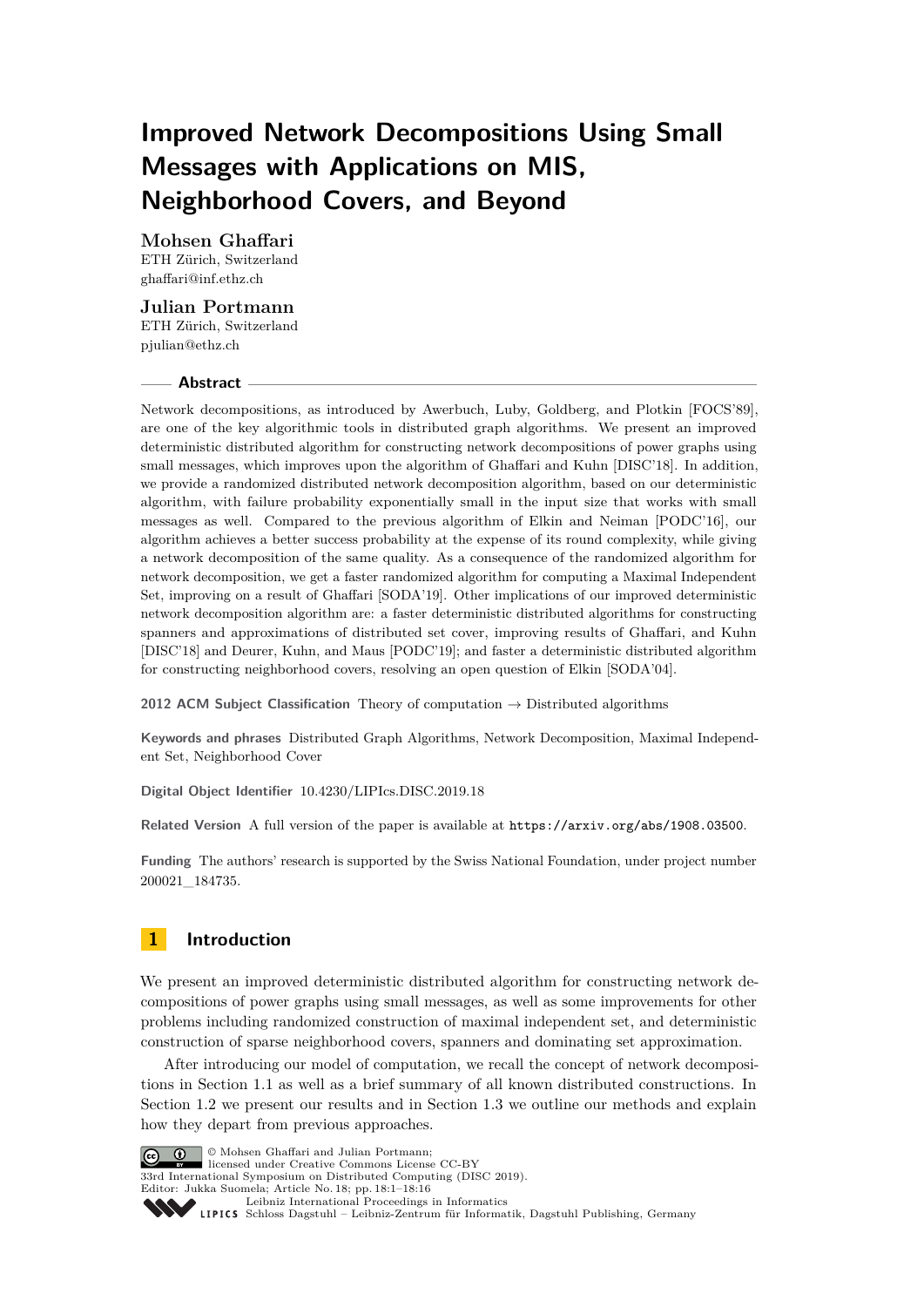### **18:2 Improved Network Decompositions Using Small Messages**

**Model.** Throughout, we work with the CONGEST model of distributed computing [\[27\]](#page-15-1): The communication network is abstracted as an *n*-node graph  $G = (V, E)$ . We use  $\Delta$  to denote the maximum degree of *G*. There is one processor on each node of the network, which initially knows only its  $O(\log n)$ -bit identifier. Per round of synchronous communication, every node can send one  $O(\log n)$ -bit message to each neighbor. Note that this is enough to describe constantly many elements of the network, i.e. vertices or edges. A closely related variant is the LOCAL model [\[22\]](#page-15-2), where we impose no restriction on the size of messages.

## <span id="page-1-0"></span>**1.1 Network Decompositions**

*Network decompositions* were introduced by Awerbuch et al. [\[8\]](#page-14-0), and since then, they have turned out to be one of the key algorithmic tools in distributed algorithms for graph problems. For a given graph  $G = (V, E)$ , a  $(c, d)$  network decomposition of it is defined as a partition of *V* into *blocks*  $V_1, \ldots, V_c$  such that each connected component of the subgraphs  $G[V_i]$  has diameter at most *d*. The connected components of each block are usually called *clusters*. This notion of network decomposition is sometimes also referred to as *strong diameter* network decomposition, as we consider the diameter with respect to distances in the induced subgraphs. This is as opposed to *weak diameter* network decompositions, where distances are with respect to the base graph. Intuitively, network decompositions allow us to process graph problems in *c* sequential stages, where in each stage we process one block, a graph that is made of low-diameter components (diameter *d*). This low-diameter simplifies the task as it opens the road for collecting either the entire topology, in the LOCAL model, or at least some coordination messages, in the CONGEST model. The key point is that the problems in different components of one block can be processed independently, as they have distance at least 1.

In many applications of network decompositions, instead of asking for the clusters to have distance at least 1, we need them to have a larger distance, at least *k* hops for some parameter  $k \geq 2$ . This is crucial for applications where the problem is such that the answer in one node can impact nodes beyond its neighbors. Thus, a natural extension of network decomposition is the following: a *k*-hop separated network decomposition or decomposition of *G<sup>k</sup>* requires that any two nodes *u, v* from different clusters of the same color are at distance more than  $k$  in  $G$ . We note that clusters do not have to be connected in  $G$ , which means that it is a *weak diameter* decomposition of *G*.

While the authors of  $[8]$  used network decompositions to solve symmetry breaking problems, such as maximal independent set or  $(\Delta + 1)$ -vertex coloring, various other applications were discovered later. Examples in the LOCAL model include the computation of sparse spanners and linear-size skeletons by Dubhashi et al. [\[16\]](#page-15-3) or distributed approximation algorithms for the graph coloring and minimum dominating set problems by Barenboim et al. [\[10,](#page-14-1) [11\]](#page-14-2). For the CONGEST model, Ghaffari and Kuhn [\[21\]](#page-15-4) showed that *k*-hop separated network decompositions can be used for computing spanners and approximating minimum dominating set.

**State of the Art – Deterministic Constructions.** There are four known deterministic distributed constructions of network decompositions, successively improving either quantitatively or qualitatively  $[8, 20, 21, 26]$  $[8, 20, 21, 26]$  $[8, 20, 21, 26]$  $[8, 20, 21, 26]$ . Awerbuch et al. [\[8\]](#page-14-0) provided an algorithm for computing  $(2^{O(\sqrt{\log n \log \log n})}, 2^{O(\sqrt{\log n \log \log n})})$  network decompositions of an *n* node graph G in  $2^{O(\sqrt{\log n \log \log n})}$  rounds, which works in the CONGEST model. Subsequently, this was improved by Panconesi and Srinivasan [\[26\]](#page-15-6) showing that all  $2^{O(\sqrt{\log n \log \log n})}$  terms could be replaced by  $2^{O(\sqrt{\log n})}$ . However, their algorithm requires large messages.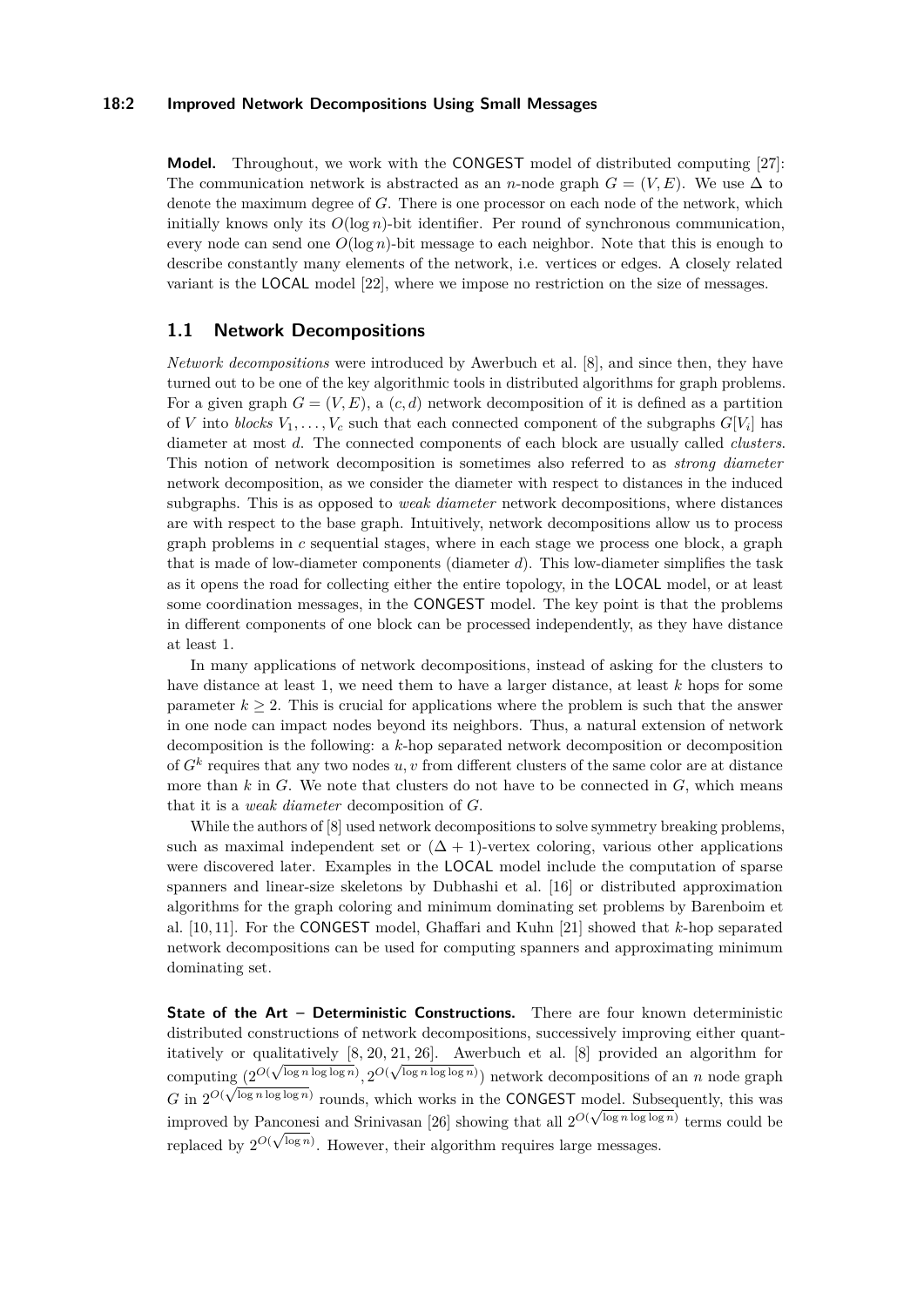For computing network decompositions with higher levels of separation, Ghaffari and Kuhn [\[21\]](#page-15-4) gave a  $k \cdot 2^{O(\sqrt{\log n \log \log n})}$  round CONGEST-model algorithm for computing a  $(2^{O(\sqrt{\log n \log \log n})}, 2^{O(\sqrt{\log n \log \log n})})$  network decomposition of  $G^k$ , which works with small messages. Note that extending network decomposition algorithms to compute a decomposition of *G<sup>k</sup>* is trivial in the LOCAL model: As nodes can send messages of arbitrary size, communication on  $G^k$  can be simulated in *k* rounds of communication on  $G$ . Thus, with a *k* factor overhead in the round complexity (and a *k* factor increase in the diameter with respect to distances in *G*), we can use any LOCAL-model network decomposition algorithm to also compute *k*-hop separated decompositions. √

has compute  $\kappa$ -nop separated decompositions.<br>Recently, Ghaffari [\[20\]](#page-15-5) showed that a  $(2^{O(\sqrt{\log n})}, 2^{O(\sqrt{\log n})})$  network decomposition can also be computed in  $2^{O(\sqrt{\log n})}$  rounds in the CONGEST model. However, his construction cannot extend to  $G^k$ , which is one of the issues we address in this paper. In contrast to all previous approaches, this algorithm has the useful property, that it can handle large identifiers. This means that the length of identifiers does not influence the parameters of the resulting network decomposition.

**State of the Art – Randomized Constructions.** For randomized algorithms, there are stronger results: Linial and Saks [\[23\]](#page-15-7) showed that  $(O(\log n), O(\log n))$  network decompositions exist and gave a distributed algorithm, which finds a  $(O(\log n), O(\log n))$  network decomposition in  $O(\log^2 n)$  rounds, with high probability<sup>[1](#page-2-1)</sup> (w.h.p). The construction of Linial and Saks [\[23\]](#page-15-7) only guarantees that clusters have weak diameter  $O(\log n)$ . More recently, Elkin and Neiman [\[18\]](#page-15-8) provided a randomized distributed algorithm that computes strong diameter  $(O(\log n), O(\log n))$  network decomposition in  $O(\log^2 n)$ , w.h.p, and also works in the CONGEST model. Both of these algorithms can be easily extended to produce a  $(O(\log n), O(k \log n))$  decomposition of  $G^k$  in  $O(k \log^2 n)$  rounds without requiring larger messages.

We remark that the fact that these algorithm succeed with probability  $1 - 1/\text{poly}(n)$ prevents them from being directly used in our randomized MIS algorithm. This is because after the shattering, only components of size  $N \ll n$  remain, which means that the algorithms only succeed with probability  $1 - 1/\text{poly}(N)$  in computing a  $(O(\log N), O(\log N))$  network decomposition.

## <span id="page-2-0"></span>**1.2 Our Results**

We present a deterministic distributed CONGEST-model algorithm for computing network decompositions of *G<sup>k</sup>* :

<span id="page-2-2"></span> $\triangleright$  **Theorem 1.** There is a deterministic distributed algorithm that in any N-node network  $G$ , *which has S-bit identifiers and supports O*(*S*)*-bit messages for some arbitrary S, computes a*  $(g(N), g(N))$  *network decomposition of*  $G^k$  *in*  $kg(N) \cdot \log^* S$  *rounds, for any k, and*  $g(N) = 2^{O(\sqrt{\log N})}.$ 

We highlight the following three properties, whose combination is new to our algorithm and is crucial for our applications in the next subsections: (A) it is able to compute a network decomposition of  $G^k$  in the CONGEST model, (B) it can handle large identifiers, and (C)

<span id="page-2-1"></span><sup>1</sup> As usual, we use the phrase *with high probability* to denote that an event holds with probability at least  $1 - n^{-c}$  for any constant *c*, where *c* may influence other constants.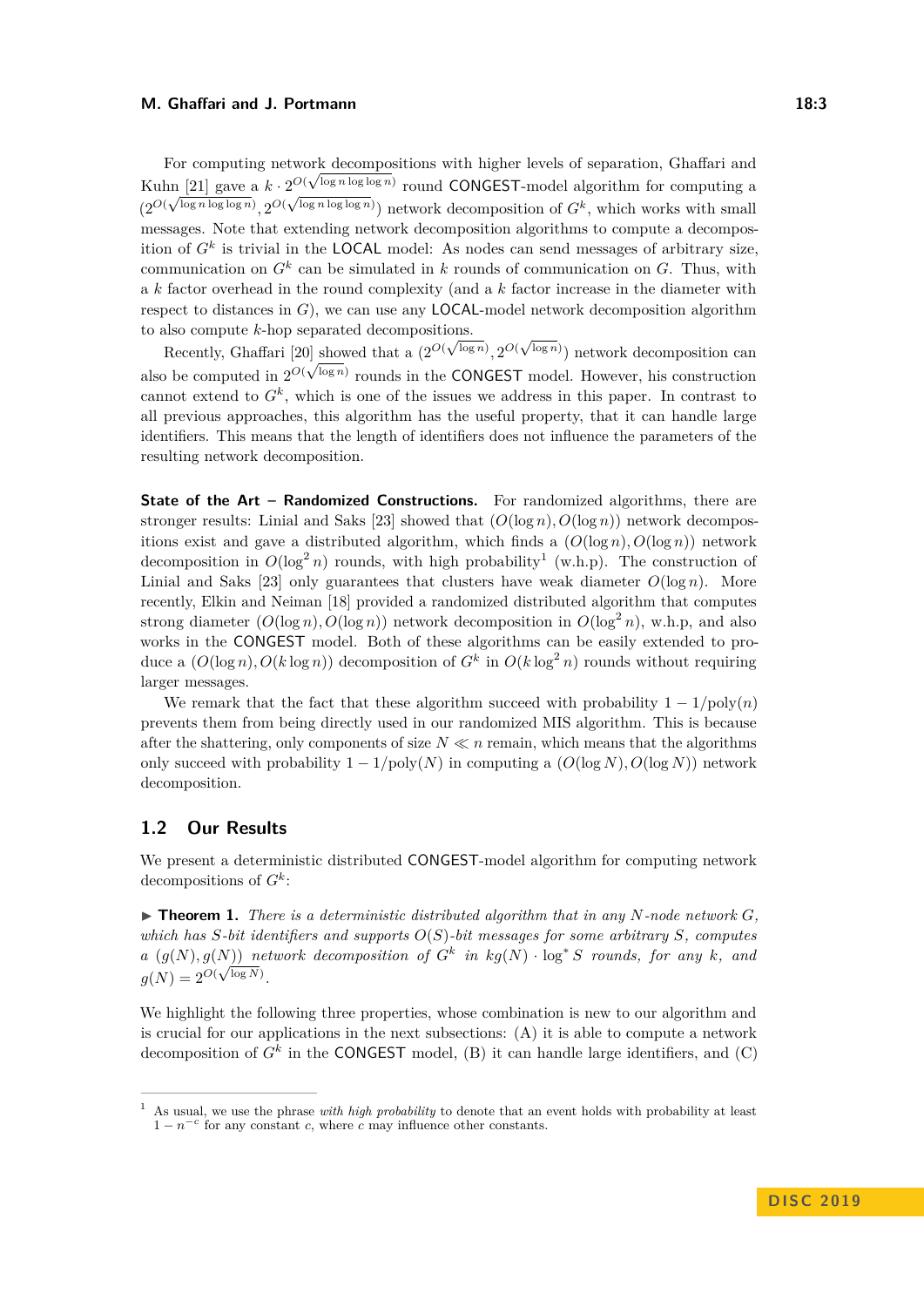### **18:4 Improved Network Decompositions Using Small Messages**

its bounds are as good as a simulation of the algorithm of [\[26\]](#page-15-6) on  $G<sup>k</sup>$  in the LOCAL model. More precisely, property (B) says that the size of identifiers only affects the round complexity but not the quality of the computed network decomposition.

In particular for our application to MIS, property (B) is crucial. The lack of this ability to handle large identifiers is what made previous algorithms, such as of Ghaffari and Kuhn [\[21\]](#page-15-4), not applicable. We refer to Section [1.3](#page-4-0) for a more in-depth explanation of these issues.

## **Applications: MIS, Neighborhood Cover, and Beyond**

Network decompositions have a wide range of applications and due to previous work, our new algorithms leads to an improvement for a number of problems. While some of these results are immediate, for the application to MIS, we also present a randomized algorithm for network decompositions whose failure probability is exponentially small in the input size.

**The MIS Problem.** The Maximal Independent Set Problem (MIS) asks for a set *S* of nodes, such that no two neighboring nodes are in *S* and moreover, for each node *v*, either *v* or at least one of its neighbors is in *S*. It is one of the most well-studied distributed graph problems. One reason for its importance is that other fundamental graph problems, such as  $(\Delta + 1)$ -vertex coloring, maximal matching, or 2-approximation of vertex cover reduce to it [\[22,](#page-15-2) [24\]](#page-15-9).

Luby [\[24\]](#page-15-9) as well as Alon, Babai and Itai [\[2\]](#page-14-3) gave randomized distributed MIS algorithms in the CONGEST model that have round complexity  $O(\log n)$ . The first significant improvement over this run time was due to Barenboim, Elkin, Pettie, and Schneider [\[12\]](#page-15-10), who gave a randomized distributed  $O(\log^2 \Delta) + 2^{O(\sqrt{\log \log n})}$  round algorithm. This bound was then improved by Ghaffari [\[19\]](#page-15-11) to  $O(\log \Delta) + 2^{O(\Delta)}$  $\sqrt{\frac{\log \log n}{n}}$ , which remains the state of the art. However, both these improvements do not work in the CONGEST model, as they require messages of up to  $poly(\Delta, \log n)$  bits to gather certain local topologies. The only improvement upon the algorithms of  $[2, 24]$  $[2, 24]$  in the CONGEST model is due to Ghaffari  $[20]$ , who gave a randomized distributed algorithm that runs in min $\{\log \Delta \cdot 2^{O(\sqrt{\log \log n})}, O(\log \Delta \cdot \log \log n) + \}$  $2^{O(\sqrt{\log \log n}\cdot \log \log \log n)}\}$  rounds.

We improve this result for all values of  $\Delta$  and obtain the following:

 $\blacktriangleright$  **Theorem 2.** *There is a randomized distributed algorithm, with*  $O(\log n)$ *-bit messages, that computes an MIS in*  $O(\log \Delta \cdot \sqrt{\log \log n}) + 2^{O(\sqrt{\log \log n})}$  *rounds, w.h.p.* 

Apart from our improved network decomposition, this result contains a randomized algorithm, that transforms a network decomposition of  $G<sup>k</sup>$  into a decomposition of  $G$  with improved parameters. This transformation works in the CONGEST model and succeeds with probability exponential in the input size, which is crucial for its application in solving MIS. For a more detailed overview, see Section [1.3.](#page-4-0)

**Neighborhood Covers and MST.** Neighborhood covers, as introduced by Awerbuch and Peleg [\[4\]](#page-14-4) are another form of locality-preserving graph representations and closely related to network decompositions. A *s*-sparse *k*-neighborhood cover of diameter *d* is defined as a collection of clusters  $C \subseteq V$  such that (A) for each cluster *C*, we have a rooted spanning tree of *G*[*C*] with diameter at most *d*, (B) each *k*-neighborhood of *G* is completely contained in some cluster, and (C) each node of *G* is in at most *s* clusters. Like network decompositions, this form of graph representation has many applications in distributed computing, such as in routing [\[9\]](#page-14-5), shortest paths [\[1\]](#page-14-6), job scheduling and load balancing [\[7\]](#page-14-7), or broadcast and multicast [\[6\]](#page-14-8).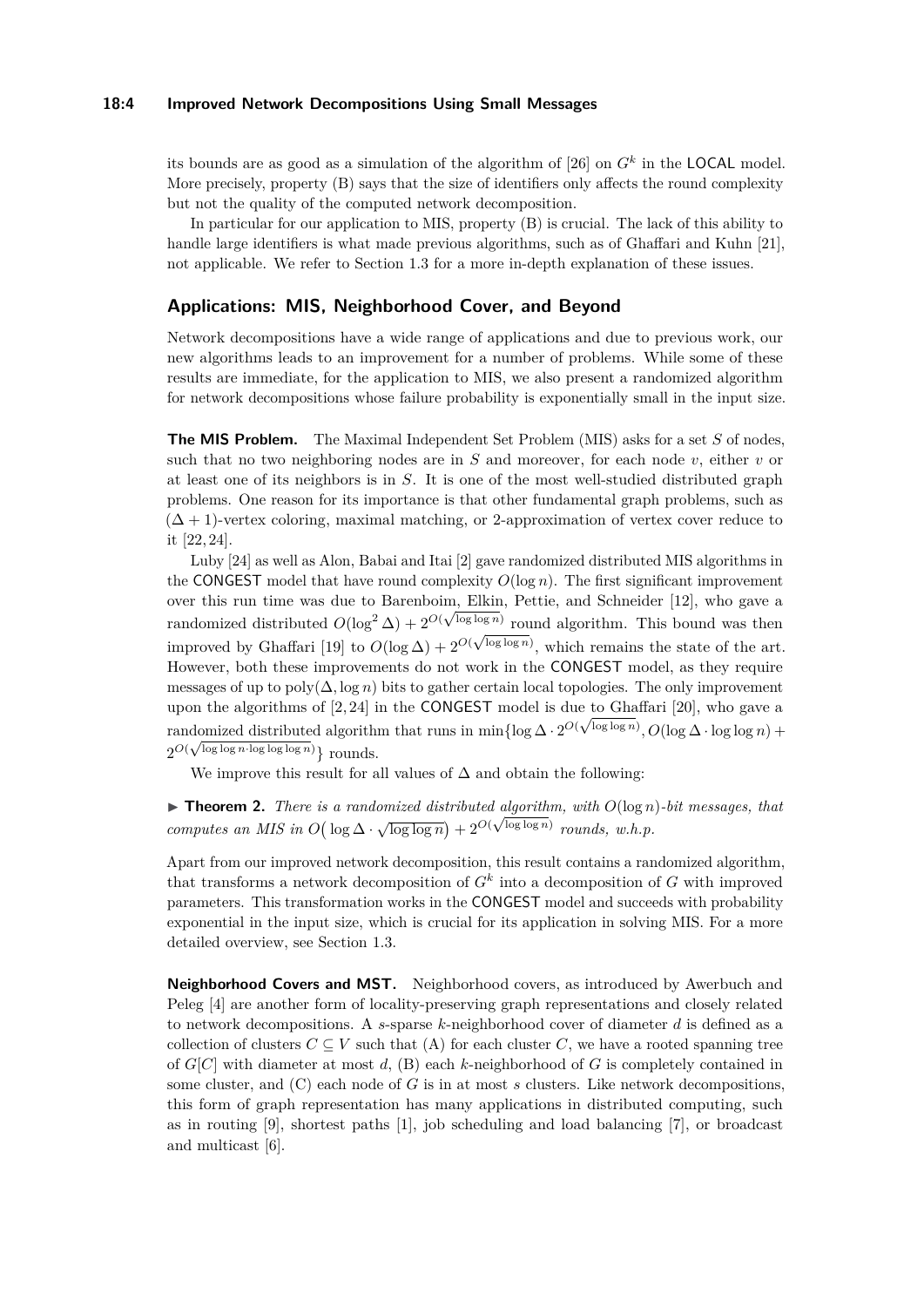Awerbuch and Peleg [\[4\]](#page-14-4) also gave distributed constructions for sparse neighborhood covers using messages of unbounded size, however they do not extend to the CONGEST model. More recently, Ghaffari and Kuhn [\[21\]](#page-15-4) gave the first CONGEST model algorithm for computing sparse neighborhood covers. They showed that a (*c, d*) network decomposition of  $G^{2k}$  can be transformed into a *c*-sparse *k*-neighborhood cover of diameter  $O(k \cdot d)$  in  $O(c(d+k))$  rounds. Together with their  $k \cdot 2^{O(\sqrt{\log n \log \log n})}$  round algorithm for computing  $a \left( 2^{O(\sqrt{\log n \log \log n})}, 2^{O(\sqrt{\log n \log \log n})} \right)$  network decomposition of  $G^k$ , this yields a  $k \cdot 2^{O(\sqrt{\log n \log \log n})}$  round algorithm for computing  $2^{O(\sqrt{\log n \log \log n})}$ -sparse *k*-neighborhood covers of diameter  $k \cdot 2^{O(\sqrt{\log n \log \log n})}$ .

Using our network decomposition, we improve upon the result of  $[21]$  and show that all  $2^{O(\sqrt{\log n \log \log n})}$  terms can be replaced by  $2^{O(\sqrt{\log n})}$ . The proof is deferred to the full version of the paper.

<span id="page-4-1"></span>► **Corollary 3.** *There is a deterministic distributed algorithm, that for every*  $k \geq 1$ *, computes a*  $2^{O(\sqrt{\log n})}$ -sparse *k*-neighborhood cover of diameter  $k \cdot 2^{O(\sqrt{\log n})}$  of and *n*-node graph *G* in  $k \cdot 2^{O(\sqrt{\log n})}$  *rounds of* CONGEST.

We also resolve an open question by Elkin [\[17\]](#page-15-12), who devised a randomized CONGEST model algorithm for minimum spanning tree, that runs in  $\tilde{O}(\mu(G,\omega) + \sqrt{n})$  rounds, where  $\mu(G,\omega)$ is the *MST-radius* of *G*. The MST-radius  $\mu(G, \omega)$  is defined as the smallest value *t*, such that every edge not belonging to the MST of *G* is the heaviest edge in some cycle of length at most *t*. However, the only part involving randomness is the construction of neighborhood covers. The author remarks that the only obstacle towards a deterministic algorithm is that there are no known constructions of sparse neighborhood covers in the CONGEST model. Using Corollary [3,](#page-4-1) we get a deterministic distributed CONGEST-model algorithm for computing MST in  $2^{O(\sqrt{\log n})} \cdot (\mu(G, \omega) + \sqrt{n})$  rounds. For a discussion on how to use Sparse Neighborhood Covers in computing MST, we refer to [\[17\]](#page-15-12) or the full version of this paper.

**Other Problems: Spanners and Dominating Set Approximation.** Due to previous applications of *k*-hop separated network decompositions by Ghaffari and Kuhn [\[21\]](#page-15-4) as well as Deurer, Kuhn, and, Maus [\[15\]](#page-15-13) we obtain the following deterministic CONGEST model algorithms: A  $2^{O(\sqrt{\log n})}$  round algorithm for computing a  $(2k-1)$ -stretch spanner with size  $O(kn^{1+1/k} \log n)$ , and a  $O(\log \Delta)$ -approximation algorithm for minimum dominating set in  $2^{O(\sqrt{\log n})}$  rounds. For a discussion, see the full version of this paper.

## <span id="page-4-0"></span>**1.3 Method Overview and Comparison with Prior Approaches**

We first discuss our method for deterministic network decomposition, and then discuss our contribution to the MIS problem.

**Network Decomposition.** The general outline is shared by all known deterministic algorithms for network decomposition  $[8, 20, 21, 26]$  $[8, 20, 21, 26]$  $[8, 20, 21, 26]$  $[8, 20, 21, 26]$ . This method is often referred to as recursive clustering: In every step, a number of clusters is merged to form new clusters while some other clusters are added to the output and discarded from the algorithm. However, there are several challenges in applying this approach in the CONGEST model, and even more so when aiming to compute a decomposition of *G<sup>k</sup>* .

Let us address these challenges in two themes, (A) communication within clusters, and (B) communication between clusters: Our approach entails the fact that clusters can become disconnected in the base graph *G*, even if they are connected in *G<sup>k</sup>* . While this means that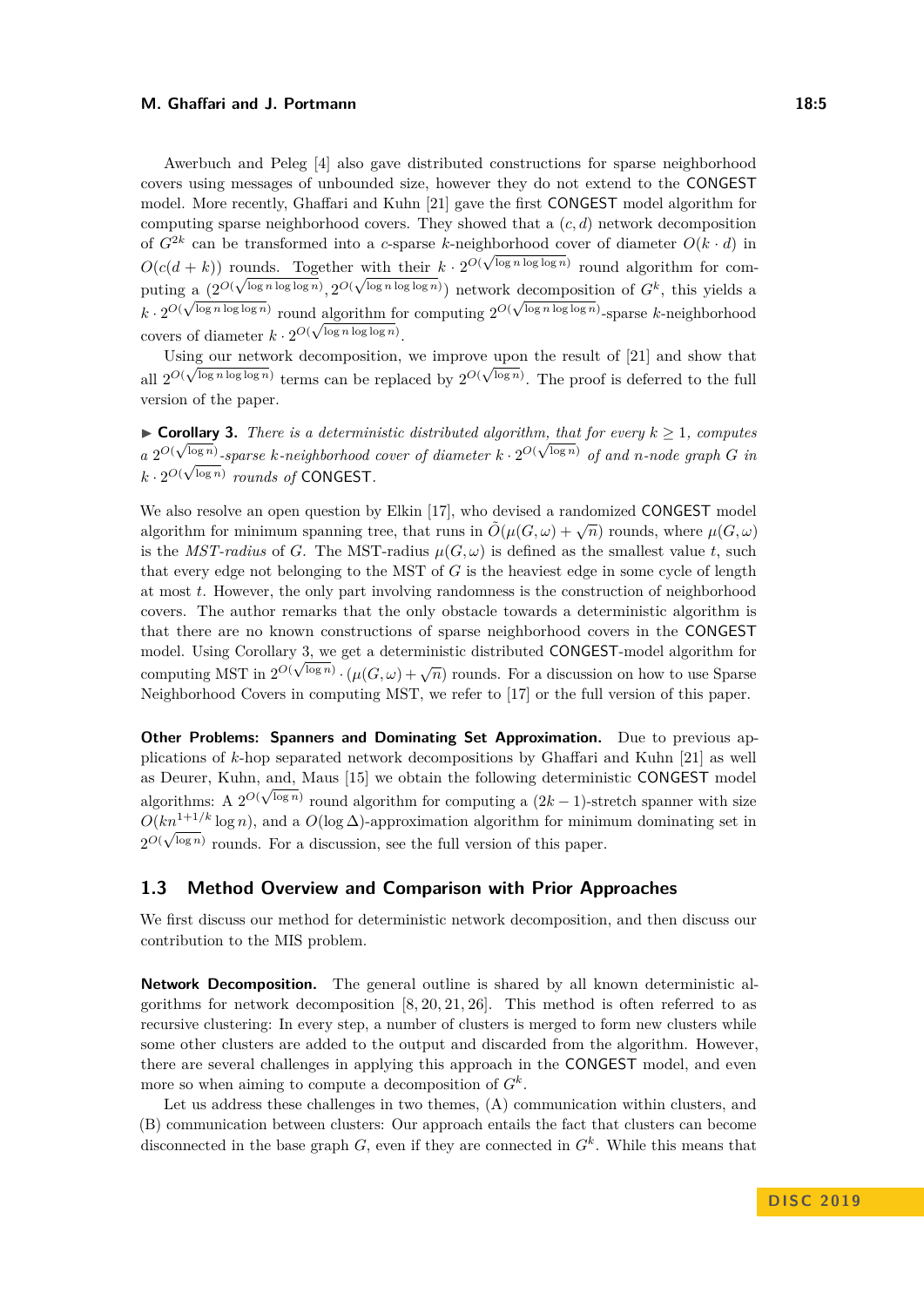#### **18:6 Improved Network Decompositions Using Small Messages**

we have more freedom in how we merge clusters, it also requires us to take extra care to allow for intra-cluster communication. As clusters can now "overlap", a single edge of *G* could be used by many clusters for communication. We will have a two stage process to "introduce" clusters to their neighboring clusters (in  $G<sup>k</sup>$ ), which will enable us to bound the "overlap" between clusters. To be more precise we will argue that any edge is used by at most  $2^{O(\sqrt{\log n})}$  many clusters for communication. This allows us to have simultaneous communication in all clusters with just a  $2^{O(\sqrt{\log n})}$  factor overhead.

For challenge (B), we would like to simulate communication in  $G_C$  on  $G$ , where  $G_C$  is the virtual graph obtained by contracting each cluster into a node and connecting two clusters if they contain nodes that are adjacent in  $G<sup>k</sup>$ . However, this simulation is not directly possible in the CONGEST model, as nodes in  $G_C$  can have degree much larger than  $\Delta$ , leading to congestion for communication within clusters. The solution to this problem will also be the introduction process mentioned above. Roughly speaking, we will ignore some edges from *G<sup>C</sup>* as well as some vertices of high degree. This allows for an efficient simulation of communication in *G<sup>C</sup>* on the base graph *G*.

**Maximal Independent Set.** For solving MIS, we follow the outline of the *shattering technique*, first introduced into distributed computing by Barenboim et al. [\[12\]](#page-15-10), and also used for the MIS problem by [\[19,](#page-15-11) [20\]](#page-15-5). There are two parts: In the pre-shattering phase, we solve the problem for a large portion of the graph, leaving only a number of "small" connected components. Then, in the post-shattering phase, we solve the problem on the remaining parts.

In the pre-shattering phase, we use the  $O(\log \Delta)$ -round algorithm of Ghaffari [\[19\]](#page-15-11), which works with just single-bit messages. Afterwards, we are left with "small" components. For now, assume that they have size<sup>[2](#page-5-0)</sup>  $O(\log n)$ . By computing a network decomposition of each component, we can further simplify the problem: We go through the color classes, one by one, each time computing an MIS of the new color, that does not conflict with the MIS of the previous colors. We solve the problem by running  $O(\log n)$  independent copies of Ghaffari's  $O(\log \Delta)$ -round randomized MIS algorithm algorithm [\[19\]](#page-15-11), all in parallel. This parallel execution is possible in the CONGEST model because the algorithm from [\[19\]](#page-15-11) only uses single-bit messages. With high probability (i.e. at least  $1 - 1/poly(n)$ ), at least one of these independent runs succeeds in computing an MIS. Using the fact that we are solving the problem in a graph of low diameter, we can efficiently coordinate all nodes to find a successful run.

The main challenge is obtaining a suitable network decomposition: We could use the network decomposition algorithm from Theorem [1](#page-2-2) and get an MIS algorithm with round complexity  $\log \Delta \cdot 2^{O(\sqrt{\log \log n})}$ . This only matches the previous work of Ghaffari [\[20\]](#page-15-5). Also, randomized algorithms for network decomposition are hard to apply, as we are computing decompositions of graphs that only contain  $N = O(\log n)$  nodes. This means that the success probability of randomized algorithms for network decomposition, such as [\[18,](#page-15-8) [23\]](#page-15-7), will only  $be 1 - 1/poly(N) \ll 1 - 1/poly(n).$ 

We get around these issues in two steps: First, we compute a *k*-hop separated network decomposition of each component. Then, we use this network decomposition to boost the success probability of a randomized network decomposition algorithm, inspired by  $[14, 18, 25]$  $[14, 18, 25]$  $[14, 18, 25]$ . While Ghaffari [\[20\]](#page-15-5) used a similar idea to also get an  $O(\log \Delta \cdot \log \log n) + 2^{O(\sqrt{\log \log n} \cdot \log \log \log n)}$ 

<span id="page-5-0"></span><sup>&</sup>lt;sup>2</sup> They do not contain  $O(\log n)$  nodes, but rather up to  $O(\Delta^4 \log n)$  many vertices. However, we will see that we can efficiently cluster them into  $O(\log n)$  clusters of diameter only  $O(\log \log n)$ .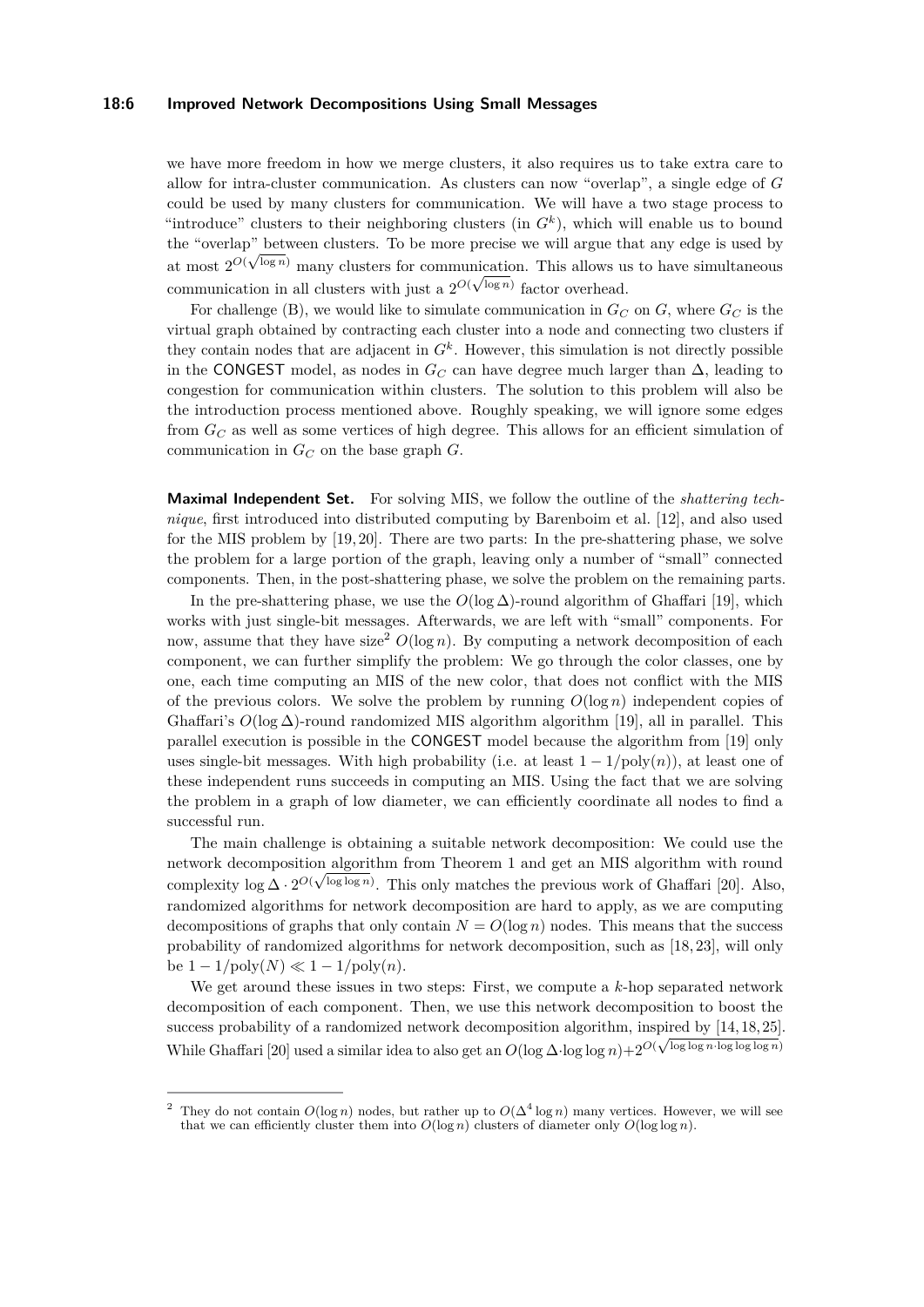round algorithm for MIS, we improve upon it in two ways: First, our network decomposition of *G<sup>k</sup>* has better bounds, and second, we use a randomized process for computing a refined network decomposition. This randomized process allows us to further reduce the number of colors needed, from  $O(\log \log n)$  to  $O(\sqrt{\log \log n})$ .

## **1.4 Mathematical Notation**

For a graph  $G = (V, E)$  and two nodes  $u, v \in V$ , we define  $d_G(u, v)$  to be the hop distance between *u* and *v*. For a node  $v \in V$  and a set  $U \subset V$ ,  $dist_G(v, U)$  is the minimum distance between *v* and any  $u \in U$ . For an integer  $k \geq 1$  we define the  $k^{th}$  *power*  $G^k = (V, E')$  of  $G$ to be the graph with an edge  $\{u, v\} \in E'$  whenever  $d_G(u, v) \leq k$ . Given a node  $v \in V$ , we define  $N_{G,k} := \{u \in V : d_G(u,v) \leq k\}$  to be the *k-hop neighborhood* of *v*.

For two integers  $\alpha \geq 1$  and  $\beta \geq 0$  and a node set  $B \subseteq V$ , we call  $B^* \subseteq B$  a  $(\alpha, \beta)$ -ruling set of *G* w.r.t. *B* if (A) for any two nodes  $u, v \in B^*$  we have  $d_G(u, v) \geq \alpha$ , and (B)  $\forall u \in B \setminus B^*$ , there is a node  $v \in B^*$  such that  $d_G(u, v) \leq \beta$ . If  $B = V$ ,  $B^*$  is simply called an  $(\alpha, \beta)$  ruling set of *G*.

## **2 Network Decomposition**

In this section we describe our algorithm for computing network decompositions of power graphs in the CONGEST model, as outlined in Theorem [1.](#page-2-2) It matches the bounds of the algorithm by Panconesi and Srinivasan [\[26\]](#page-15-6), but improves upon it in three aspects that are crucial to our applications: our algorithm works in the CONGEST model, can tolerate large identifiers and is able to produce a network decomposition of  $G<sup>k</sup>$ . While the first two properties were already achieved by Ghaffari [\[20\]](#page-15-5), the third property is new to our approach.

Note that it is trivial to achieve such a decomposition using messages of unbounded size, by just simulating communication in  $G^k$  on  $G$  (with a  $k$  factor overhead). In the CONGEST model this idea is not directly applicable and presents two challenges: (A) how do we deal with clusters being disconnected in the base graph and (B) how do we get around simulating all communication in  $G^k$  on  $G$ ? For the first issue we will bound the number of clusters that are overlapping. For the second issue we will see that not all communication is necessary.

Before proceeding to the algorithm, we restate Theorem [1](#page-2-2) in slightly more detail:

<span id="page-6-0"></span> $\triangleright$  **Theorem 4.** *There is a deterministic distributed algorithm that in any N*-node network  $G$ *, which has S-bit identifiers and supports O*(*S*)*-bit messages for some arbitrary S, computes a*  $(g(N), g(N))$  *network decomposition of*  $G^k$  *in*  $kg(N) \cdot \log^* S$  *rounds, for any k and*  $g(N) =$  $\mathcal{Q}^{O(\sqrt{\log N})}$ . Additionally we can simulate one round of communication within clusters of  $G^k$ in  $k2^{O(\sqrt{\log N})}$  rounds of communication on *G*.

<span id="page-6-1"></span>► Remark 5. If we initially have *N* clusters, each with an *S*-bit center identifier and with radius at most r, the algorithm of Theorem [4](#page-6-0) computes a  $(q(N), rq(N))$  network decomposition of  $G^k$  in  $krg(N) \cdot \log^* S$  rounds.

**Proof of Theorem [4.](#page-6-0)** We first note that the recursive nature of the algorithm makes it directly applicable to use with an initial clustering, as described in Remark [5.](#page-6-1)

**Overall Structure.** The algorithm consists of phases  $i = 1, ..., \sqrt{\log N}$ , each of which runs in  $k \cdot 2^{O(\sqrt{\log N})} \cdot \log^* S$  rounds. During each phase, the (remaining) vertices are partitioned into vertex-disjoint clusters. Each cluster has one center node (which will be the identifier of the cluster), as well as a tree rooted at the center that spans all vertices of this cluster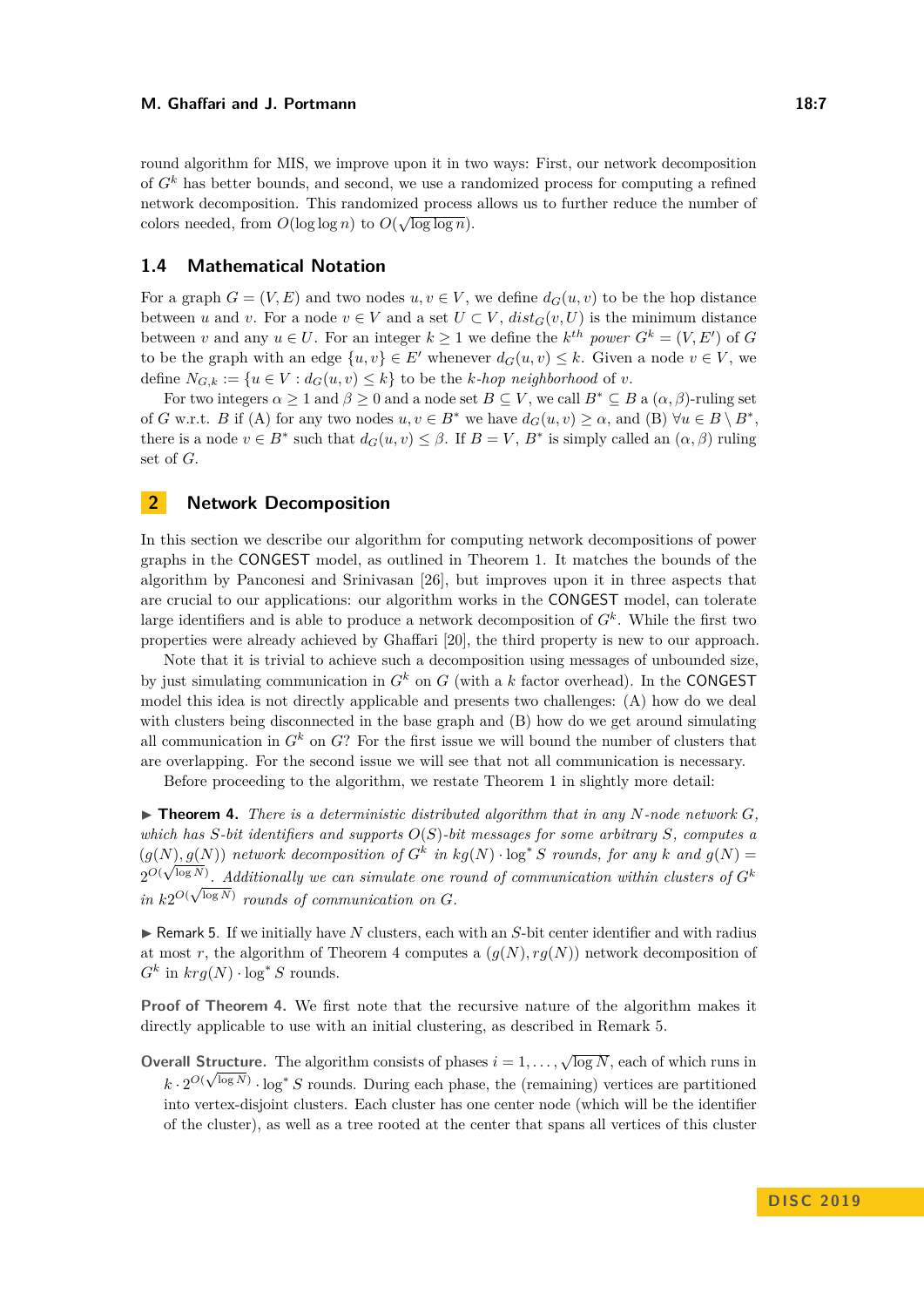#### **18:8 Improved Network Decompositions Using Small Messages**

(and potentially also contains vertices of other clusters). However we have that any two nodes of the cluster are connected by a path of length at most *k* in this tree. Note that both edges and vertices of *G* can be included in multiple trees.

Initially, every node is its own cluster. During each phase some clusters join each other to form some new clusters, while the other clusters are colored and removed from the algorithm. Let  $d = 2^{O(\sqrt{\log N})}$ . We maintain the following invariants during the *i*<sup>th</sup> phase: (A) We have at most  $n/d^i$  clusters.

- (B) The radius of each cluster is at most  $h_i = (O(1))^i \leq 2^{O(\sqrt{\log N})}$  in  $G^k$ , which means its radius is at most  $k \cdot 2^{O(\sqrt{\log N})}$  in *G*.
- **(C)** Each edge *e* is part of at most *i*·13*d*<sup>3</sup> spanning trees, which is always at most  $2^{O(\sqrt{\log N})}$ . Note that for  $i = 0$ , these invariants are trivially fulfilled. The first invariant ensures that The first notation  $t = 0$ , these invariants are triviany funned. The first invariant ensures that after  $\sqrt{\log N}$  phases, there is at most one cluster left, which we can then color with one color and finish the algorithm. The second invariant means that cluster radii remain small enough. Invariants (B) and (C) together imply that we can perform  $2^{O(\sqrt{\log N})} \cdot \log^* S$ iterations of broadcast and convergecast in each cluster within each phase. This is because we can simulate a round of communication along an edge in the spanning tree of  $G^k$ within  $k \cdot 2^{O(\sqrt{\log N})}$  rounds of communication on *G*.
- **Informal Outline of each phase.** We start out with a set of (old) clusters and will merge some of them into new clusters, while we color the remaining ones and add them to the resulting decomposition. In a first step, each cluster  $C$  will try to learn its neighboring clusters. If C has more than  $4d^2$  neighbors, we call C *marked*. If we now consider the graph G induced by all non-marked clusters, it has maximum degree  $\Delta_{\mathcal{G}} \leq 4d^2$ . This allows us to simulate communication within  $\mathcal G$  in the underlying network, with about a  $4d^2$  overhead in the round complexity (ignoring cluster diameters). We will use this fact to find a well-separated set  $\mathcal{C}^*$  in  $\mathcal{G}$ . All clusters from  $\mathcal{C}^*$ , together with the marked clusters will now form the centers of new clusters. Then all old clusters that have a neighboring center join this center to form a new cluster. Intuitively, as all new cluster centers have high degree, there cannot be a lot of them. What we are now left with is a set of low-degree clusters that are not part of any newly formed cluster. We can now just color these remaining clusters, using standard coloring techniques, and add them to the final output. As the degrees are low, the number of required colors is also low.
- Building a small in-degree virtual graph  $H$ . Call two clusters  $C$  and  $C'$  neighboring if they contain vertices  $v \in \mathcal{C}$  and  $v' \in \mathcal{C}'$  such that *v* and *v'* are at distance at most *k* in *G*. This means that *v* and *v*' are neighbors in  $G^k$ . Similarly, a node *v* and a cluster  $C$  are called neighboring if there is some  $u \in \mathcal{C}$  such that *u* is at distance at most *k* from *v*.
	- Now we want every cluster to learn about up to 2*d* many neighboring clusters. More precisely, a cluster that has less than 2*d* neighbors should learn about all of its neighbors. If it has more than 2*d* neighbors, it learns about some 2*d* of them. We can do so in  $O(k \cdot d)$  rounds: Every node starts a broadcast, sending the identifier of its current cluster to all neighbors. Then, over  $(2d + 1) \cdot (k-1)$  rounds, every node *v* forwards up to  $2d+1$ different such messages about clusters of distance up to  $(k-1)$  from *v*. This way, if node has at most 2*d* neighboring clusters it learns about all of them and if there are more, it learns about at least 2*d* many, of which it picks some 2*d* many arbitrarily. Within clusters, the nodes convergecast at most 2*d* identifiers to the center node. This is possible clusters, the nodes converge ast at most 2*d* identifiers to the center node. This is possible<br>in  $O((d + k \cdot h_i) \cdot 2^{O(\sqrt{\log N})}) = k \cdot 2^{O(\sqrt{\log N})}$  rounds, as invariant (C) states that at most  $2^{O(\sqrt{\log N})}$  clusters overlap. Thus, a  $2^{O(\sqrt{\log n})}$  round overhead is enough to allow all clusters to perform a convergecast at the same time.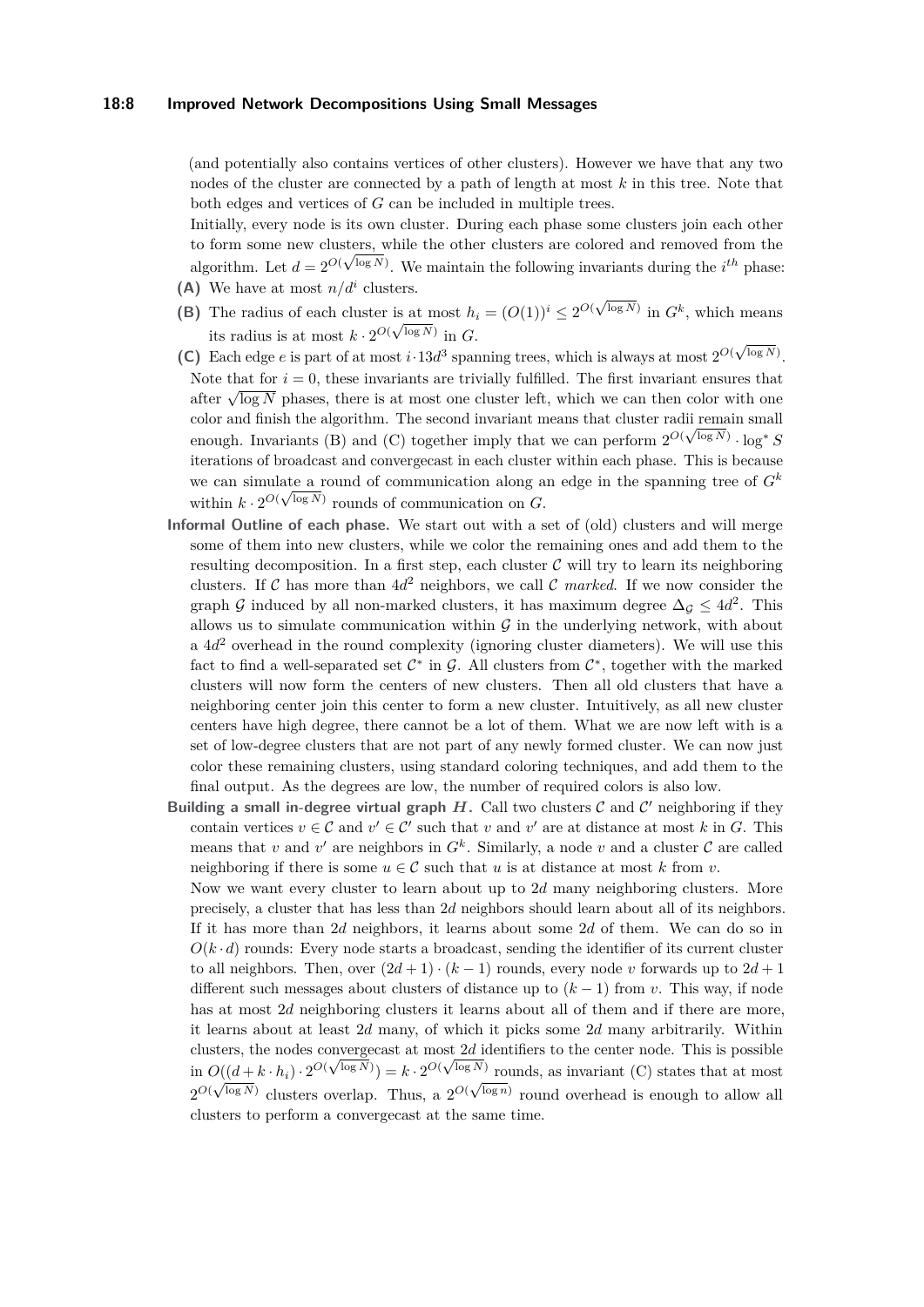<span id="page-8-0"></span>

**Figure 1** Different states of a cluster C in the virtual graph H, where clusters are vertices and an edge  $\mathcal{C} \to \mathcal{C}'$  means that the center of  $\mathcal{C}'$  received the identifier of  $\mathcal{C}$ . Dashed lines indicate that clusters are neighboring, but neither center received the ID of the other center.

This process creates a directed virtual graph *H* among the clusters, where an edge  $C \rightarrow C'$ indicates that the center of  $\mathcal{C}'$  received the identifier of  $\mathcal{C}$ . We call a cluster *high-degree* if it has at least 2*d* neighboring clusters, and *low-degree* otherwise, see Figure [1.](#page-8-0) Notice that a low-degree clusters has all neighboring clusters as incoming edges in *H*. Also, a high-degree cluster has at least 2*d* incoming edges.

**Making**  $H$  **undirected with small degrees.** One problem is that  $H$  is a directed graph with possibly large out-degrees, while we would like to have an undirected graph with small degrees. Additionally we would like to keep the fact that all low degree clusters are adjacent to all their neighboring clusters in this virtual graph. For that, we first *mark* clusters of extremely high out-degree as follows: we reverse the communication direction of the previous paragraph, but instead of sending just one message per round along each edge, we send up to 4*d* <sup>2</sup> messages. This increases the number of rounds by at most a  $4d<sup>2</sup>$  factor. This way, if a message from some cluster C was sent along an edge in the previous phase, we send up to 4*d* <sup>2</sup> messages in the opposite direction, all from clusters that received the identifier of C. If more clusters received the identifier of C, we just inform C that it will be marked. This can be done within  $O(k \cdot d^3) = k \cdot 2^{O(\sqrt{\log N})}$ rounds, as every round from the previous paragraph now takes 4*d* <sup>2</sup> as long. Also, at most  $(2d+1) \cdot 4d^2 \leq 12d^3$  many messages are sent along each edge. As in the previous paragraph, we can now converge ast the identifiers of at most  $4d^2$  outgoing neighbors in  $O((d^2 + k \cdot h_i) \cdot 2^{O(\sqrt{\log N})}) = k \cdot 2^{O(\sqrt{\log N})}$  rounds to the cluster centers, marking them the same way as before.

Now, we temporarily remove marked clusters from *H*; we later discuss how to deal with them. Note that there are at most  $\frac{n}{2d^{i+1}}$  many marked clusters. This is because each cluster has in-degree at most 2*d*, which means at most a 1*/*(2*d*) fraction of clusters can have out-degree exceeding  $4d^2$ . This is at most  $\frac{n}{d^i} \cdot \frac{1}{2d}$  many clusters, by invariant (A). We now have an undirected virtual graph on the clusters, which has degree at most  $4d^2$ .

**Computing a Maximal 2-Independent Set in**  $H$ **.**  $H$  **has now degree at most**  $4d^2$ **, but we** need an additional fact to ensure that we can simulate the communication along  $H$  in *G*: Every edge is part of at most  $12d^3 = 2^{O(\sqrt{\log N})}$  edges of *H*. This is because we can think of every message in the previous phase as trying to establish an edge between two clusters  $C, C'$  in  $H$ . Such an edge is only established if a message from  $C$  actually reaches  $\mathcal{C}'$ . As every edge in *G* only forwarded  $12d^3$  many such messages, it can only be part of as many edges in *H*.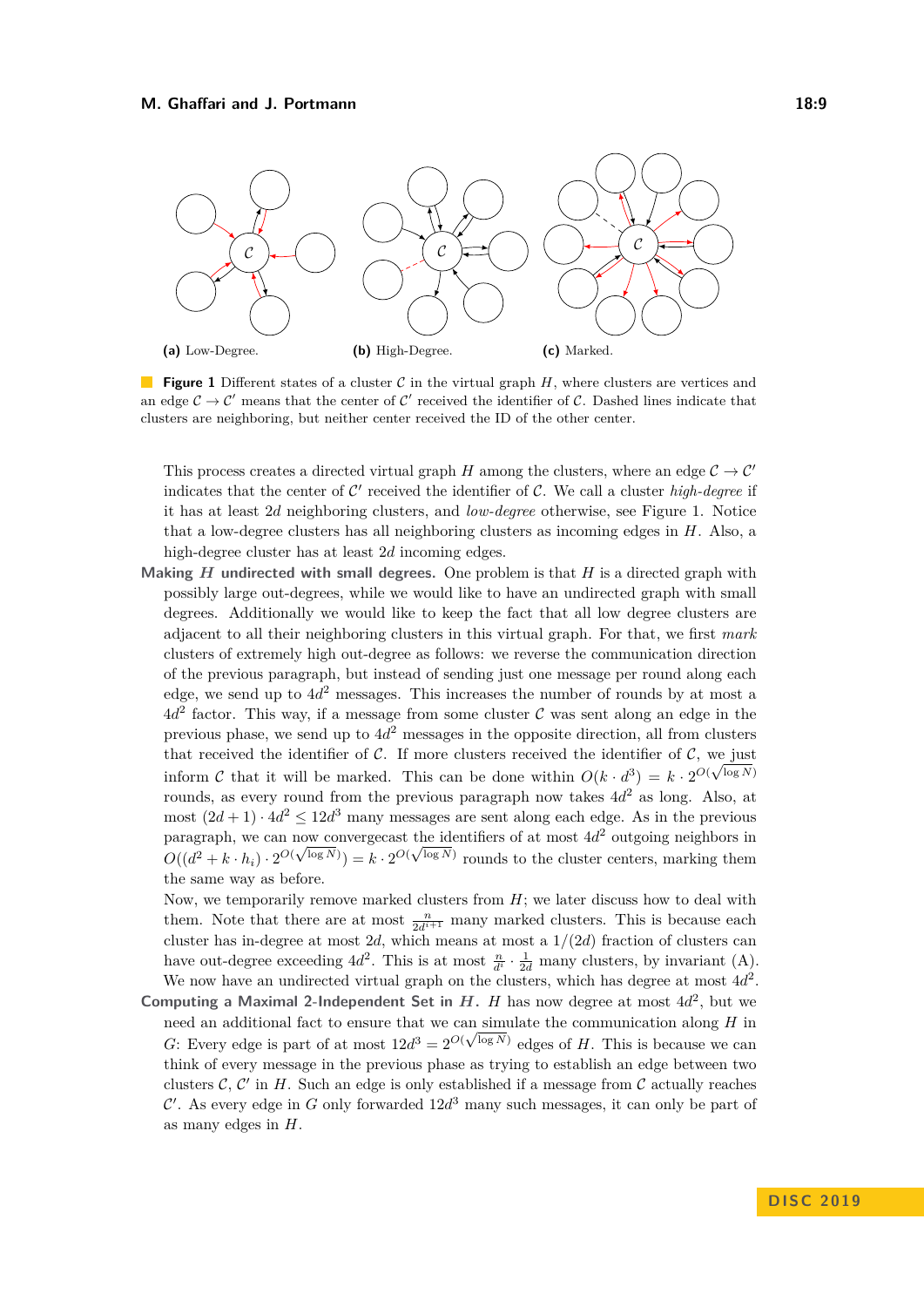## **18:10 Improved Network Decompositions Using Small Messages**

This means that we can now simulate one round of **CONGEST** model on *H* in  $O(k \cdot$  $d^3 + (d^2 + k \cdot h_i) \cdot 2^{O(\sqrt{\log n})} = k \cdot d^3 \cdot 2^{O(\sqrt{\log N})}$  rounds of the base graph. This  $a^2 + (a^2 + \kappa \cdot n_i) \cdot 2 \cdot \mathbf{v}^2 = \kappa \cdot a^2 \cdot 2 \cdot \mathbf{v}^2$  founds of the base graph. This is because every edge is additionally only part of at most  $2^{O(\sqrt{\log N})}$  clusters, by our invariant  $(C)$ . Using that, we first compute a coloring of  $H^2$ , hence ensuring that any two clusters that are within 2 hops in *H* have different colors. That can be done in  $O(d^8 \log^* S \cdot (k \cdot d^3 \cdot 2^{O(\sqrt{\log n})}) = O(d^{11} \log^* S \cdot 2^{O(\sqrt{\log N})})$  rounds, using Linial's algorithm [\[22\]](#page-15-2), which runs in  $O(\Delta_H^2 \log^* S)$  rounds, as  $H^2$  has maximum degree  $\Delta_H = O(d^4)$ . Then, we compute a maximal 2-independent set  $C^*$  of high-degree clusters (this is the definition of high degree mentioned above, which is with respect to the neighborhood of clusters in  $G<sup>k</sup>$ ). Here, 2-independent set means that no two clusters in  $C^*$  should share a common neighboring cluster in *H*. We can do so by going through all colors one by one, adding clusters to  $C^*$  that do not already have a cluster from  $C^*$  within distance two in  $H$ . Any C that has a  $\mathcal{C}' \in C^*$  within its 2-cluster-hops joins the new cluster being formed at the center of  $\mathcal{C}'$ . As all high-degree clusters not in  $C^*$  must have a neighbor in  $C^*$  within 2-cluster hops, all high-degree clusters are part of a newly formed cluster.

- **Forming new clusters.** Each high-degree cluster  $C' \in C^*$  has two cases: (I) either none of the neighboring clusters of  $\mathcal{C}'$  were marked, in which case all of them will join the new cluster being formed by  $\mathcal{C}'$ . This means that the new cluster contains at least 2d many old clusters. Thus, there are at most  $\frac{n}{d^i} \cdot \frac{1}{2d}$  many such new clusters. (II) at least one of the neighboring clusters of  $\mathcal{C}'$  was marked. In this case, after  $\mathcal{C}'$  accepts the clusters that want to join with it,  $\mathcal{C}'$  picks one of its marked neighbors and joins a new cluster centered at that marked cluster. To make clusters learn about neighbors, use *k* rounds of flooding, initiated at all nodes of marked clusters. This way, we have to send the identifier of at most one marked cluster along each edge, to ensure that all clusters know if they have a marked neighbor. Since there are at most  $\frac{n}{2d^{i+1}}$  many marked clusters, the number of the new clusters of this kind is also at most  $\frac{n}{2d^{i+1}}$ .
- **Proving the inductive invariants.** By the previous paragraph, we have at most  $\frac{n}{d^{i+1}}$  many new clusters, proving invariant (A). Regarding invariant (B), first notice that each new cluster that we form is made of some of the previous clusters, all of which were within  $O(1)$  cluster hops (w.r.t. distances in  $G<sup>k</sup>$ ) of the center of the merge (either in  $C^*$  or a marked cluster). Hence, the maximum cluster radius grows by at most a factor of  $O(1)$ , which shows that each cluster radius in phase *i* is at most  $(O(1))^{i+1}$  in  $G^k$ .

For invariant (C), we have already argued that due to merges between non marked clusters, every edge is used by at most 12*d* <sup>3</sup> many additional clusters, as these merges only happen along edges of  $H$ . For the merging centered at a marked cluster  $\mathcal{C}$ , we have that if an edge  $e$  is part of a path that informed some other clusters about  $C$ , they might merge with C or some other marked cluster. In either case, *e* is included in at most one additional cluster. As all of those will merge to the same cluster, we have that *e* is used by at most  $12d^3 + 1 \leq 13d^3$  additional clusters. By induction, there are at most  $i \cdot 13d^3 + 13d^3 = (i + 1) \cdot 13d^3$  many spanning trees that include a given edge.

**Coloring low-degree old clusters that remain.** Finally, we are left with only low-degree clusters, as we have included all high-degree clusters in a new cluster. This means that all remaining clusters have at most 2*d* neighboring clusters. We can color these cluster using  $O(d^2)$  colors by applying Linial's algorithm [\[22\]](#page-15-2) which runs in  $O(\log^* S)$  rounds of **CONGEST** on top of the cluster graph, that is, in  $2^{O(\sqrt{\log N})} \log^* S$  rounds of the base graph. As we use different colors for each phase, we get a total of  $\sqrt{\log N} \cdot O(d)^2$  =  $2^{O(\sqrt{\log N})}$ colors.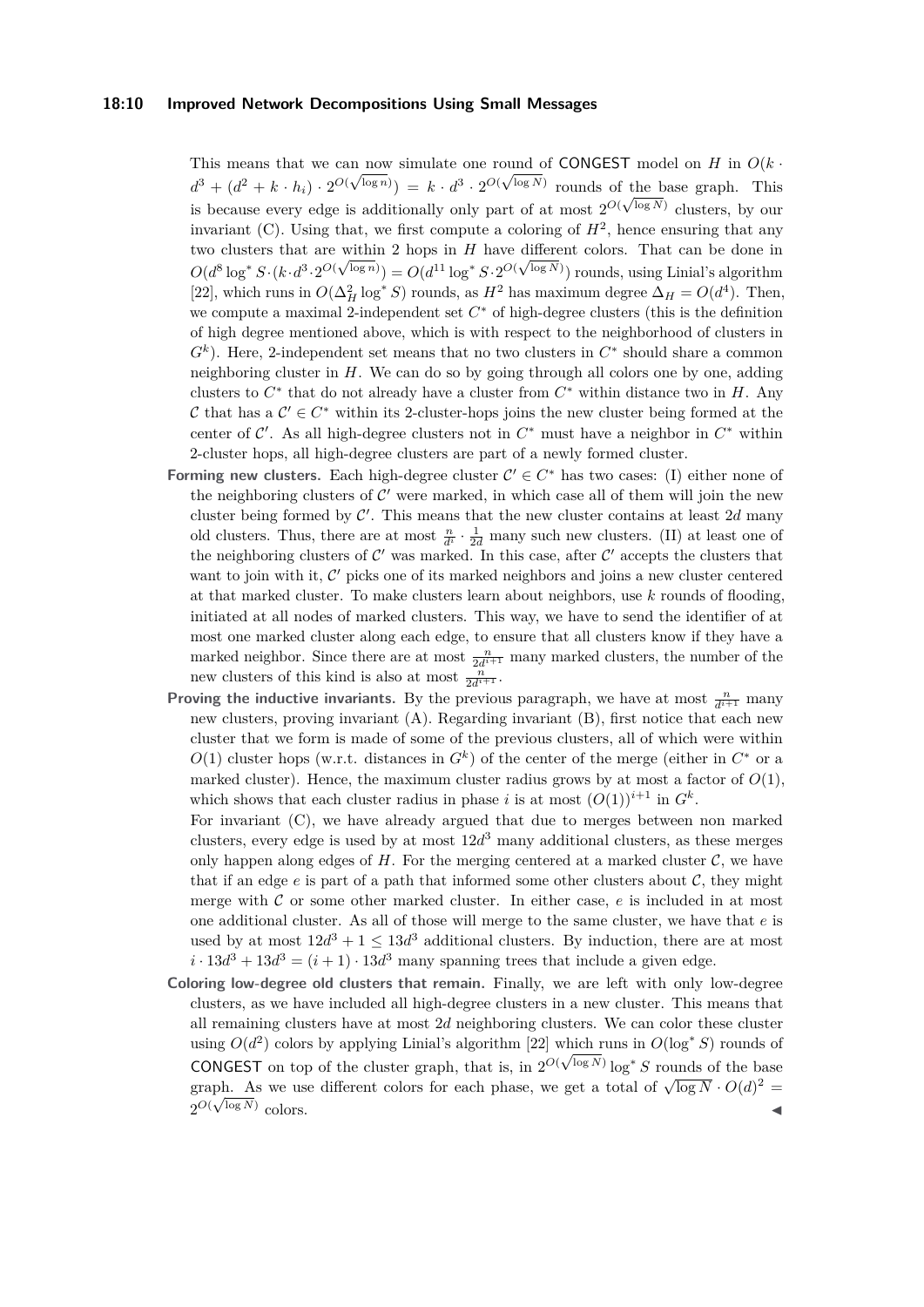► Remark 6. Even though edges can be part of up to  $2^{O(\sqrt{2})}$ log *<sup>N</sup>*) many clusters, per color class they can be included in at most one cluster. This is because otherwise we would have two clusters with the same color that are at distance less than *k*.

## **3 Implications on MIS**

In this section we present our improved algorithm for computing maximal independent set in the CONGEST model. In particular, we prove the following:

<span id="page-10-2"></span> $\blacktriangleright$  **Theorem 7.** *There is a randomized distributed algorithm, with*  $O(\log n)$ *-bit messages, that computes an MIS in*  $O(\log \Delta \cdot \sqrt{\log \log n}) + 2^{O(\sqrt{\log \log n})}$  *rounds, w.h.p.* 

We will use the following results about Ghaffari's algorithm for computing a (maximal) independent set [\[19\]](#page-15-11).

<span id="page-10-3"></span> $\triangleright$  **Theorem 8** ([\[19\]](#page-15-11)). For each node *v*, the probability that *v* has not made its decision within *the first*  $O(\log \deg(v) + \log 1/\epsilon)$  *rounds, where*  $\deg(v)$  *denotes v*'s degree at the start of the *algorithm, is at most*  $\epsilon$ .

<span id="page-10-0"></span>**► Lemma 9** ([\[19\]](#page-15-11)). Let *B* be the set of nodes remaining undecided after  $\Theta(\log \Delta)$  rounds. *Then, with high probability, we have the following properties:*

- (P1) *There is no*  $(G^4)$ -independent  $(G^9)$ -connected subset  $S \subseteq B$  *s.t.*  $|S| \geq \log_{\Delta} n$ *. This means that S is an independent set in*  $G^4$  *and induces a connected subgraph in*  $G^9$ *.*
- **(P2)** *All connected components of G*[*B*]*, that is the subgraph of G induced by nodes in B, have each at most*  $O(\log_{\Delta} n \cdot \Delta^4)$  *nodes.*

The statement of Lemma [9](#page-10-0) is known as a *shattering* guarantee, which is used in various (distributed) algorithms, see e.g. [\[3,](#page-14-9) [12,](#page-15-10) [13\]](#page-15-16). Intuitively, this means that after  $O(\log \Delta)$  rounds of the algorithm, the components induced by undecided nodes are "small", or more precisely in this case: they do not contain a large 5-independent set. If we allowed for messages of unbounded size, we could just think of the remaining components as graphs of size  $O(\log n)$ , and use traditional algorithms to solve the problem. However, as we restrict messages to  $O(\log n)$ -bits, we will need some additional ideas.

We will also use the following ruling set algorithm of Ghaffari [\[20\]](#page-15-5):

<span id="page-10-1"></span>▶ Lemma 10 ([\[20\]](#page-15-5)). *There is a randomized distributed algorithm in the* CONGEST *model that, in any network*  $H = (V, E)$  *with at most n vertices, and for any*  $B' \subset V$  *and for any integer*  $k \geq 1$ *, with high probability, computes a*  $(k, 10k^2 \log \log n)$  *ruling set*  $B^* \subseteq B'$ *, with respect to distances in*  $H$ *, in*  $O(k^2 \log \log n)$  *rounds.* 

**Algorithm Outline.** Combining these results, we can obtain the following: First, we run the algorithm of Ghaffari [\[19\]](#page-15-11) for  $O(\log \Delta)$  rounds, which results in a state described by Lemma [9.](#page-10-0) Then, we compute a  $(5, O(\log \log n))$  ruling set of each remaining component, using Lemma [10.](#page-10-1) This ruling set induces a clustering, where each node is vertex is clustered to its closest node from the ruling set. By property (P1) of Lemma [9,](#page-10-0) this yields  $N = O(\log n)$ clusters per component of the remaining graph. Let us call one such cluster a *meta-node*, and note that it has diameter  $r = O(\log \log n)$ . For the remainder of this section, let *H* be the graph, where the vertex set are all meta-nodes and where two clusters are connected if they contain two adjacent nodes. Then, we compute a network decomposition of *H* into *super-clusters*. Going through the color classes of this decomposition, one by one, we compute an MIS of each super-cluster. We use the fact that these are graphs of low-diameter to amplify the success probability of a randomized algorithm.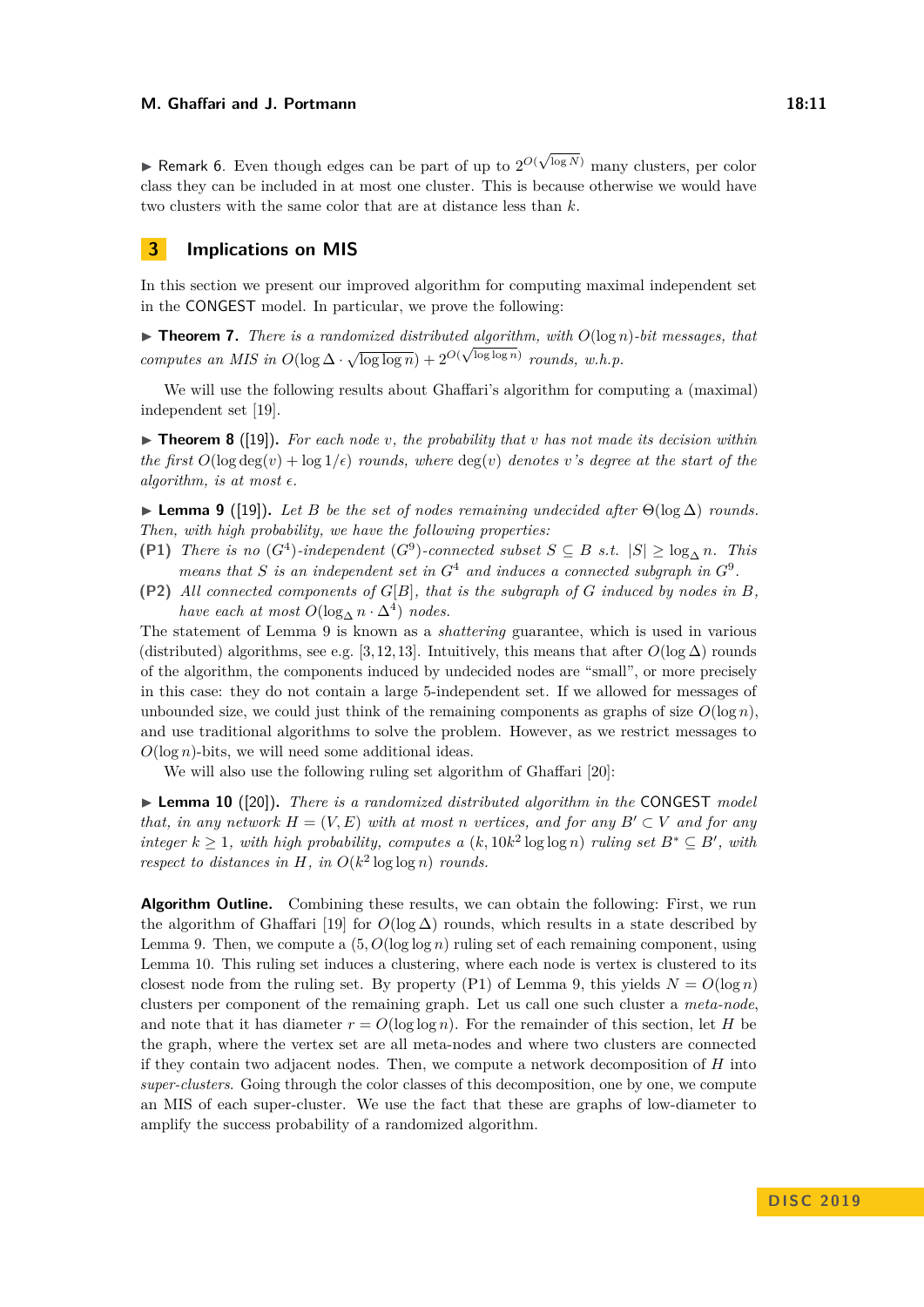### **18:12 Improved Network Decompositions Using Small Messages**

The main challenge will be to compute a suitable network decomposition of *H*. In particular, we aim to compute a network decomposition using as few colors as possible. In Lemma [12](#page-11-0) we obtain such a decomposition, enabling us to prove Theorem [11.](#page-11-1) We strengthen this result in Lemma [13,](#page-13-0) using a randomized approach, to get a decomposition that will be sufficient to prove Theorem [7.](#page-10-2)

## **3.1 First Approach: Slower but Simpler**

In this section, we prove the following Theorem. While it give a slower runtime than Theorem [7,](#page-10-2) it is still faster than previous algorithms.

<span id="page-11-1"></span> $\blacktriangleright$  **Theorem 11.** *There is a randomized distributed <u>algorithm</u>, with*  $O(\log n)$ *-bit messages, that computes an MIS in*  $O(\log \Delta \cdot \log \log n) + 2^{O(\sqrt{\log \log n})}$  *rounds, w.h.p.* 

To prove Theorem [11,](#page-11-1) we use the following algorithm for network decomposition:

<span id="page-11-0"></span>**Lemma 12.** Let *H* be the  $N = O(\log n)$ -node graph as described in the outline. There is a *deterministic distributed algorithm, with*  $O(\log n)$ *-bit messages, that computes a*  $(O(\log \log n))$ *,*  $2^{O(\sqrt{\log \log n})}$  *network decomposition of H into* super-clusters *in*  $2^{O(\sqrt{\log \log n})}$  *rounds of communication on G.*

**Proof.** We will first argue that we can compute a network decomposition of  $H<sup>k</sup>$ . Then we refine this decomposition into a decomposition of *H*, while reducing the number of colors used. We will do so by using a *ball growing* process, inspired by [\[4,](#page-14-4) [5,](#page-14-10) [23\]](#page-15-7): Here, a ball is just a set of vertices with low diameter. Starting from balls being clusters of one color, we grow each of them hop by hop in *H* until it contains enough meta-nodes. We use the fact that we have a decomposition of  $H^K$  (for K large enough) to argue that different clusters can operate independently.

**Intermediate Network Decomposition.** First, we will compute a network decomposition of  $H^K$  for  $K = \Theta(\log \log n)$ . In *G*, every meta-node of *H* is a cluster of diameter  $O(\log \log n)$ , so we compute such a network decomposition of  $H^{K}$  by computing a network decomposition of  $G^k$  for  $k = \Theta((\log \log n)^2)$ : Using the initial partition as a starting point, we get a  $(2^{O(\sqrt{\log \log n})}, 2^{O(\sqrt{\log \log n})})$  network decomposition of  $G^k$  by Remark [5.](#page-6-1) Note that by design of the algorithm, all nodes of such an initial cluster will end up in the same cluster as well. As these initial clusters have diameter  $O(\log \log n)$ and we set  $k = \Theta((\log \log n)^2)$ , two clusters are at distance  $\Theta(\log \log n)$  in *H*.

Now we have an intermediate  $(2^{O(\sqrt{\log N})}, 2^{O(\sqrt{\log N})})$  network decomposition of  $H^K$ . That is, every two meta-nodes from different clusters of the same color have distance at least  $K = O(\log N)$  in *H*. We can simulate one round of communication within clusters of *H* in  $2^{O(\sqrt{\log n})}$  rounds in *G*.

**One Step of Ball Growing.** The next step is to refine this intermediate decomposition to compute a new decomposition of *H* with the properties from Lemma [12.](#page-11-0) To do so we use the following ball growing process: In each step, we add some meta-nodes to a new super-cluster, while deactivating another set of meta-nodes. Initially, all meta-nodes are active.

More precisely, the  $i^{th}$  step is as follows: Starting from all clusters of color  $i$ , we initiate a ball growing process. Note that we only consider meta-nodes that are still active and not yet part of a super cluster. We call a meta-node of *H* a *boundary* for this ball if at least one of its neighbors is in a different ball. We call a ball *good* if there are less boundary than non-boundary noes.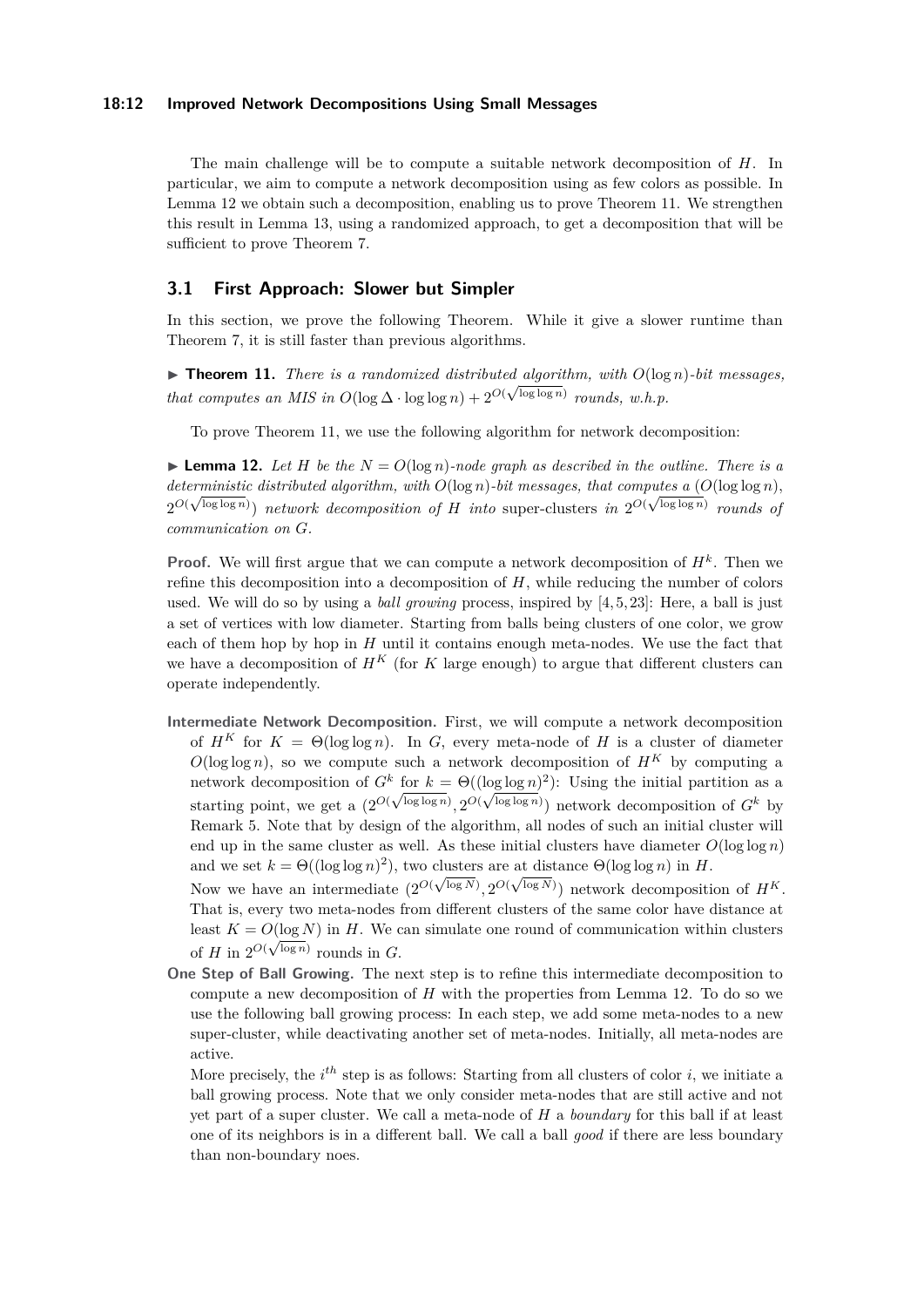Initially, a ball is a cluster of color *i* (or rather its remaining meta-nodes). If the ball is not good, we grow it by one hop in *H*. We can do this along edges of *H*, which are also edges in *G*. In that case, by definition of a good ball, this ball grows by at least a 2 factor in terms of its number of meta-nodes. We repeat this until we reach a good ball. That happens within log *N* steps of growth as otherwise the ball would have more than  $2^{\log N} = N$  meta-nodes of *G*, which is not possible. Notice that each step of growth can be performed in  $2^{O(\sqrt{\log N})}$  rounds: We aggregate the number of boundary and non-boundary meta-nodes at the center, which then decides whether to stop or continue the process. Once a ball is good, we deactivate its boundary meta-nodes for this phase. The non-boundary meta-nodes of each ball are joined together as one super-cluster of the output-decomposition. In each step of the ball growing, the radius of these super-clusters √ increases by at most one and thus stays  $2^{O(\sqrt{\log N})}$  (which is also true in *G*, as every meta-node has radius  $O(\log N)$ ). Additionally, balls can grow along each edge at most once, meaning that every edge gets included in at most one additional super-cluster on top of the previous clusters it was included in. Together with the diameter staying  $2^{O(\sqrt{\log N})}$ , this ensures property (B). We note that the balls that start from different clusters of color *i* in the intermediate network decomposition can grow simultaneously. They will never reach each other, as originally they were separated by at least  $\Omega(\log N)$ hops in *H* and each ball grows at most log *N* hops.

nops in *H* and each ball grows at most log *N* nops.<br>The Full Algorithm. We perform log *N* phases: In each phase, we perform  $2^{O(\sqrt{\log N})}$  steps of ball growing, one step for each color class of the intermediate network decomposition. Once a phase is finished, we reactive all unclustered meta-nodes and move on to the next phase. Notice that in each phase, at least half of the remaining meta-nodes join a new super-cluster: we only deactivate boundary-nodes and further only do so, whenever we add at least as many nodes to a new super cluster. Thus after  $\log N$  phases, the graph must be empty. In total, we spend  $\log N \cdot 2^{O(\sqrt{\log N})} \cdot 2^{O(\sqrt{\log N})} = 2^{O(\sqrt{\log N})}$  rounds. As we always deactivate the boundary nodes, super clusters are non-adjacent, which shows property (A). For the number of colors, we use only one color per phase, and as there are  $\log N = O(\log \log n)$  phases, we use as many colors.

We can now use this decomposition of  $G$ , to compute a maximal independent set:

**Proof of Theorem [11.](#page-11-1)** As a first step, we compute *H* as described before, by running Ghaffari's algorithm [\[19\]](#page-15-11) for  $O(\log \Delta)$  rounds, and computing a clustering in the remaining parts of the graph. Then, we find a  $(O(\log \log n), 2^{O(\sqrt{\log \log n}}))$  decomposition of *H*, using Lemma [12.](#page-11-0)

For computing the MIS we proceed as follows: We work through each of the  $O(\log \log n)$ color classes, spending  $O(\log \Delta) + 2^{O(\sqrt{\log \log n})}$  rounds per color class. In one color class, we can find one MIS per super cluster, as super clusters of the same color are non-adjacent.

In every step, all nodes of the active super clusters execute  $O(\log n)$  parallel executions of the algorithm of Ghaffari [\[19\]](#page-15-11), as reviewed in Theorem [8.](#page-10-3) This can be done without any overhead, as every single execution only uses one-bit messages. This super cluster contains  $O(\Delta^4 \log n)$  regular nodes, by property (P1) of Lemma [9.](#page-10-0) Running this algorithm for  $O(\log(\Delta^4 \log n)) = O(\log \Delta + \log \log n)$  rounds, we find an MIS with probability at least  $1 - 1/\text{poly}(\Delta^4 \log n)$ . Since all  $O(\log n)$  parallel executions are independent, the probability that none of them succeeds is at most  $1/poly(n)$ .

Now we just need to find a run that was successful. For this we use the network decomposition we obtained from Lemma [12.](#page-11-0) First, each node *v* performs a local check for all runs, by making sure that either *v* is in the MIS and none of its neighbors is, or that *v* is not in the MIS, but at least one of its neighbors is. This can again be done with just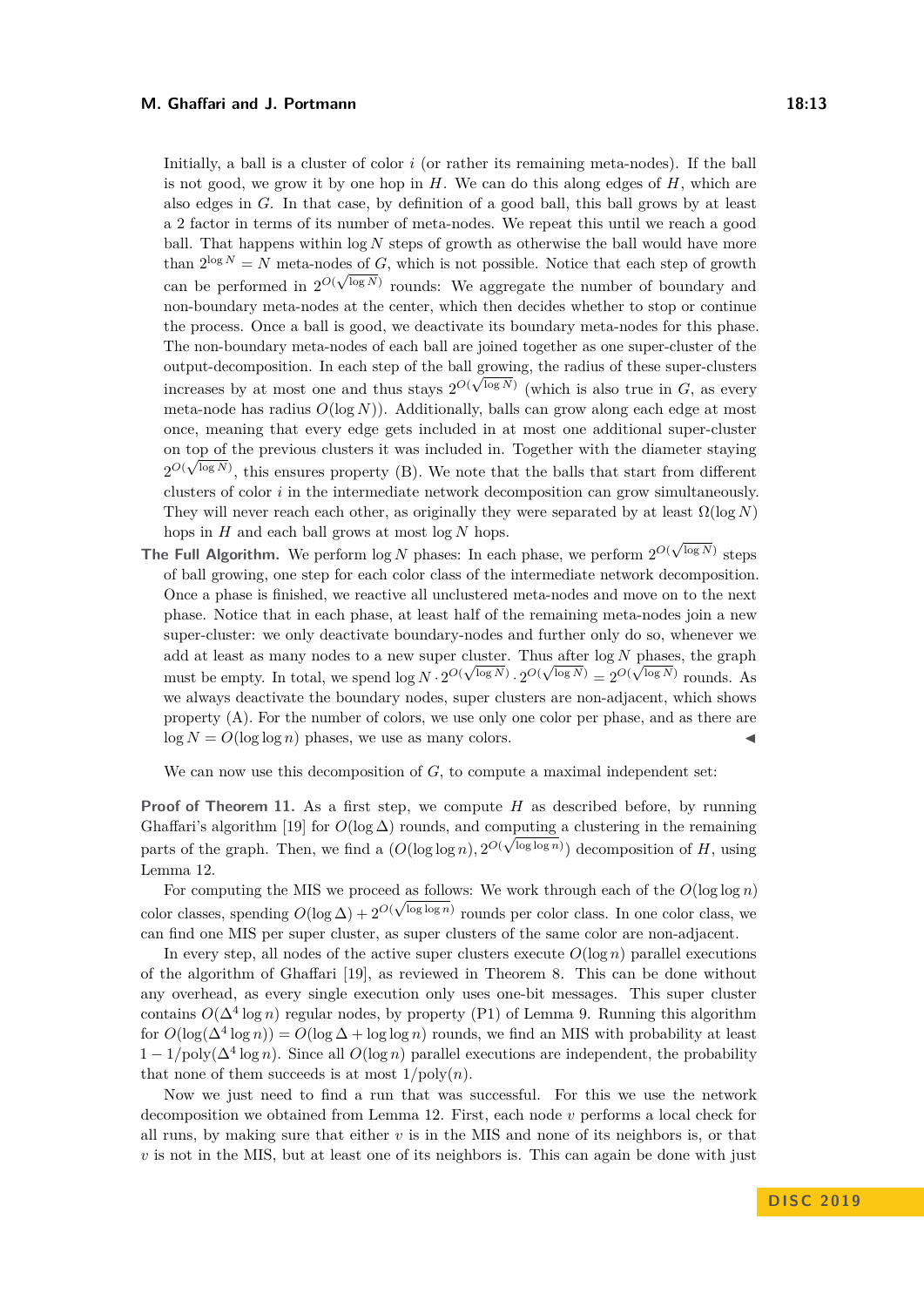### **18:14 Improved Network Decompositions Using Small Messages**

one-bit messages. Then, we can convergecast these local checks towards the cluster centers √ in  $2^{O(\sqrt{\log \log n})}$  rounds. These centers can pick the first successful run and inform all nodes of their cluster in  $2^{O(\sqrt{\log \log n})}$  rounds. We remove all nodes that are in the MIS of the super cluster, together with all their neighbors (in the base graph). After this, we move on to the next color. √

In total, we spend  $O(\log \log n) \cdot (O(\log \Delta + \log \log n) + 2^{O(\Delta n)}$ In total, we spend  $O(\log \log n) \cdot (O(\log \Delta + \log \log n) + 2^{O(\sqrt{\log \log n})} = O(\log \Delta \cdot \log \log n) +$  $2^{O(\sqrt{\log \log n})}$  rounds and find an MIS with high probability.

## **3.2 Second Approach: Faster**

To improve the runtime compared to Theorem [11](#page-11-1) we need to obtain a network decomposition using fewer colors. Instead of a sequential ball growing process, we will perform a randomized *ball carving*, similar to Elkin and Neiman [\[18\]](#page-15-8). As this decomposition will be used on small components of the graph, we need to ensure that we still succeed with probability  $1 - 1/poly(n)$  even on components with much less than *n* vertices. We will use a similar idea as in the proof of Theorem [11,](#page-11-1) namely that we run many random processes in parallel and use a previously computed network decomposition to find a run that was successful. However, defining the right measure of success and identifying a successful run both require much more care than in algorithm for MIS. The resulting algorithm is formalized in the following Lemma:

<span id="page-13-0"></span>**Lemma 13.** Let *H* be the  $N = O(\log n)$ -node graph as described in the algorithm outline. *There is a randomized distributed algorithm, with*  $O(\log n)$  *bit messages, that computes a strong diameter*  $(O(\sqrt{\log \log n}), 2^{O(\sqrt{\log \log n}}))$  *network decomposition of H in*  $2^{O(\sqrt{\log \log n})}$ *rounds, with probability*  $1 - 1/\text{poly}(n)$ *.* 

Below, we provide a proof outline, for the complete proof, see the full version of this paper.

**Proof Sketch.** The general idea is the same as in the proof of Lemma [12:](#page-11-0) As we can compute a network decomposition of  $H^k$  by Theorem [4,](#page-6-0) we want to use the fact that clusters are separated by *k* hops, to get a decomposition of *H* which uses fewer colors. Instead of starting from the initial network decomposition, we restart from scratch, only using the initial network decomposition for amplifying success probabilities.

Let us first quickly recap what *ball carving* is and how it is used in constructing network decompositions: We randomly select a number balls, where each ball *B* is a set of nodes with low diameter. We call a node a *boundary* of a ball *B* if it has at least one neighbor that is not in *B*. For every ball *B*, we define one cluster *C* containing all non-boundary nodes of *B* and remove all such clusters *C* from the graph. This concludes one step of ball carving.

To create a network decomposition we apply this process recursively on the remaining graph, until it is empty. As we ignore boundary-nodes, the clusters formed in every step are non-adjacent, which means we can use a single color for each recursive step. In order to obtain good bounds for the resulting network decomposition, we need the selected balls to have the following two properties: (A) their diameter is low, and (B) the number of boundary nodes is be small. Intuitively, property (A) means that the resulting decomposition has low diameter, while property (B) means that it uses a small number of colors. We call a ball carving *successful* if properties (A) and (B) are fulfilled.

Given a suitable algorithm for selecting balls, see e.g. [\[18,](#page-15-8) [23\]](#page-15-7), this process can be used to compute a network decomposition with much better bounds than what we can compute deterministically. However, the success probability of such selection algorithms is too low in our setting: We only have  $N = O(\log n)$  nodes, which means that the success probability is  $just 1 - 1/poly(N) = 1 - 1/poly(log n).$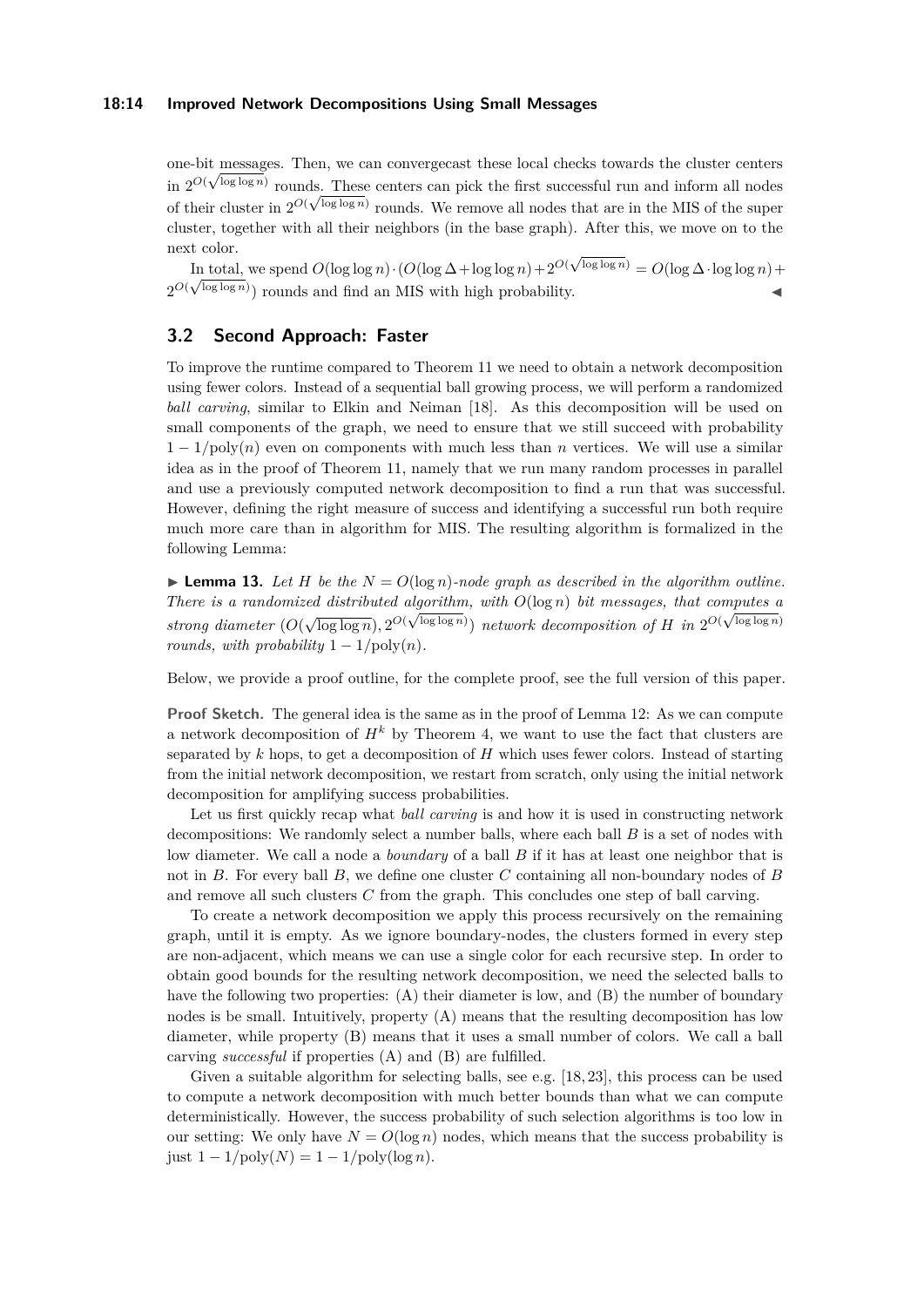We use the same idea as in the proof of Theorem [11](#page-11-1) to amplify this probability: Instead of executing a ball carving on all nodes, we only consider one color class of the initial network decomposition at a time. Next, we execute  $O(\log n)$  many parallel attempts of ball carving. This means that with probability  $1 - 1/poly(n)$  at least one attempt was successful. To find such a successful attempt, clusters of the same color can operate independently, as they are separated by *k* hops. To decide if an attempt was successful, we compute the number of boundary and non-boundary nodes for each ball and aggregate all these numbers at the center node of each cluster. Additionally, we aggregate the maximum diameter amongst all balls. Based on this information, the centers can decide if a attempt was successful. By performing this check for all executions in parallel, we can thus find a successful attempt. Then, we move on to the next color class.

As in the proof of Theorem [11,](#page-11-1) we can now use this network decomposition to compute a maximal independent set. Since the two proofs are identical, we provide a brief outline:

**Proof Sketch of Theorem [7.](#page-10-2)** We can use the Algorithm of [\[19\]](#page-15-11) to compute an independent set, leaving only components of small diameter in the remaining graph. On these remaining components we compute a  $(O(\sqrt{\log \log n}), 2^{O(\sqrt{\log \log n})})$  network decomposition by applying Lemma [13.](#page-13-0) Then we go through all colors of this network decomposition one by one. Per color class we spend  $O(\log \Delta + 2^{O(\sqrt{\log \log n})})$  rounds: We run  $O(\log n)$  parallel randomized MIS algorithms for  $O(\log \Delta)$  rounds, and use the fact that clusters have radius  $2^{O(\sqrt{\log \log n})}$ to pick a successful run in time proportional to this radius. Then we move on to the next color class, removing all nodes that have a neighbor in the computed independent set. In total, this takes  $O(\log \Delta) + \sqrt{\log \log n} \cdot 2^{O(\sqrt{\log \log n})}$  rounds to compute an MIS.  $\triangleleft$ 

#### **References**

- <span id="page-14-6"></span>**1** Yehuda Afek and Moty Ricklin. Sparser: A paradigm for running distributed algorithms. *Journal of Algorithms*, 14(2):316–328, 1993.
- <span id="page-14-3"></span>**2** Noga Alon, László Babai, and Alon Itai. A fast and simple randomized parallel algorithm for the maximal independent set problem. *Journal of algorithms*, 7(4):567–583, 1986.
- <span id="page-14-9"></span>**3** Noga Alon, Ronitt Rubinfeld, Shai Vardi, and Ning Xie. Space-efficient local computation algorithms. In *Proceedings of the twenty-third annual ACM-SIAM symposium on Discrete Algorithms*, pages 1132–1139. Society for Industrial and Applied Mathematics, 2012.
- <span id="page-14-4"></span>**4** B Awerbuch and D Peleg. Sparse partitions. In *Foundations of Computer Science, 1990. Proceedings., 31st Annual Symposium on*, pages 503–513. IEEE, 1990.
- <span id="page-14-10"></span>**5** Baruch Awerbuch. Complexity of network synchronization. *Journal of the ACM (JACM)*, 32(4):804–823, 1985.
- <span id="page-14-8"></span>**6** Baruch Awerbuch. Efficient broadcast and light-weighted spanners. *manuscript*, 1992.
- <span id="page-14-7"></span>**7** Baruch Awerbuch, Shay Kutten, and David Peleg. Online load balancing in a distributed network. In *Proc. 24th ACM Symp. on Theory of Comput*, pages 571–580, 1992.
- <span id="page-14-0"></span>**8** Baruch Awerbuch, Michael Luby, Andrew V Goldberg, and Serge A Plotkin. Network decomposition and locality in distributed computation. In *Foundations of Computer Science, 1989., 30th Annual Symposium on*, pages 364–369. IEEE, 1989.
- <span id="page-14-5"></span>**9** Baruch Awerbuch and David Peleg. Routing with polynomial communication-space srade-ff. *SIAM Journal on Discrete Mathematics*, 5(2):151–162, 1992.
- <span id="page-14-1"></span>**10** Leonid Barenboim. On the locality of some NP-complete problems. In *International Colloquium on Automata, Languages, and Programming*, pages 403–415. Springer, 2012.
- <span id="page-14-2"></span>**11** Leonid Barenboim, Michael Elkin, and Cyril Gavoille. A fast network-decomposition algorithm and its applications to constant-time distributed computation. *Theoretical Computer Science*, 751:2–23, 2018.